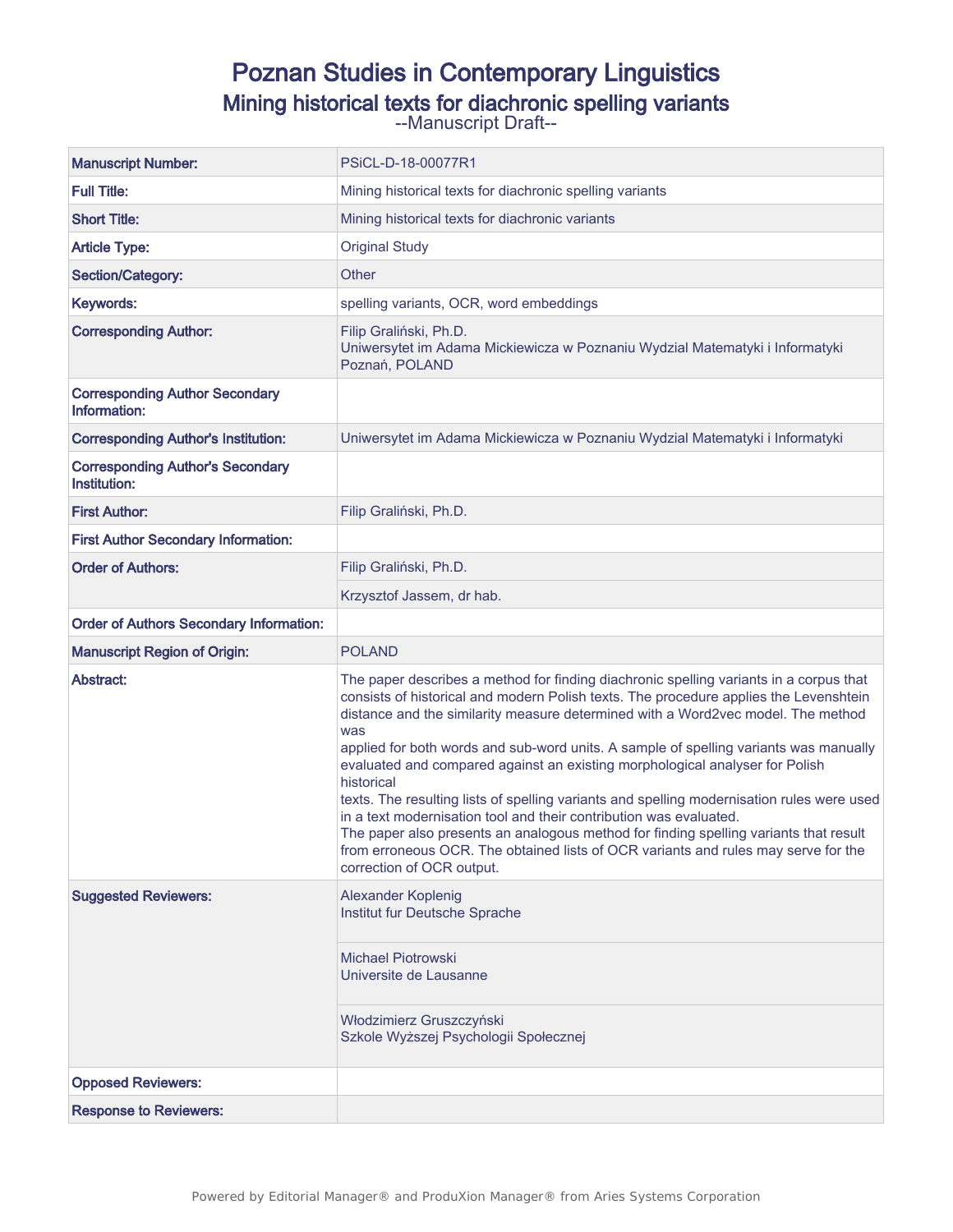<span id="page-1-0"></span> $X \mathbf{1} (1) : 1-??.$  Printed in ...  $C$  2018 X

# Mining historical texts for diachronic spelling variants

# FILIP GRALIŃSKI and KRZYSZTOF JASSEM

Faculty of Mathematics and Computer Science, Adam Mickiewicz University, Poznań.

 $(Received - )$ 

#### Abstract

The paper describes a method for finding diachronic spelling variants in a corpus that consists of historical and modern Polish texts. The procedure applies the Levenshtein distance and the similarity measure determined with a Word2vec model. The method was applied for both words and sub-word units. A sample of spelling variants was manually evaluated and compared against an existing morphological analyser for Polish historical texts. The resulting lists of spelling variants and spelling modernisation rules were used in a text modernisation tool and their contribution was evaluated.

The paper also presents an analogous method for finding spelling variants that result from erroneous OCR. The obtained lists of OCR variants and rules may serve for the correction of OCR output.

#### 1 Introduction

Libraries and archives hold large collections of documents in their original paper form, which are accessible only on-site. To enable access to such documents for the public, they are being digitised and stored in digital libraries. The process of digitisation starts with scanning (or photographing). Next comes the conversion of the textual content into digital text, which allows for full-text searching and application of Natural Language Processing (NLP) tools [\(Piotrowski 2012\)](#page-18-0). The conversion is usually executed in two steps: optical character recognition (OCR) and diachronic normalisation, i.e. transformation of historical spelling into its modern equivalent. Diachronic normalisation may concern: writing of individual words, punctuation, hyphenation or separation of tokens. Here, we focus on spelling variation in individual words.

The main purpose of our work is to facilitate linguistic and historical research through improvements to full-text search engines operating on diachronic corpora, though the data extracted with the methods described in this paper might be useful for NLP for historical texts in general.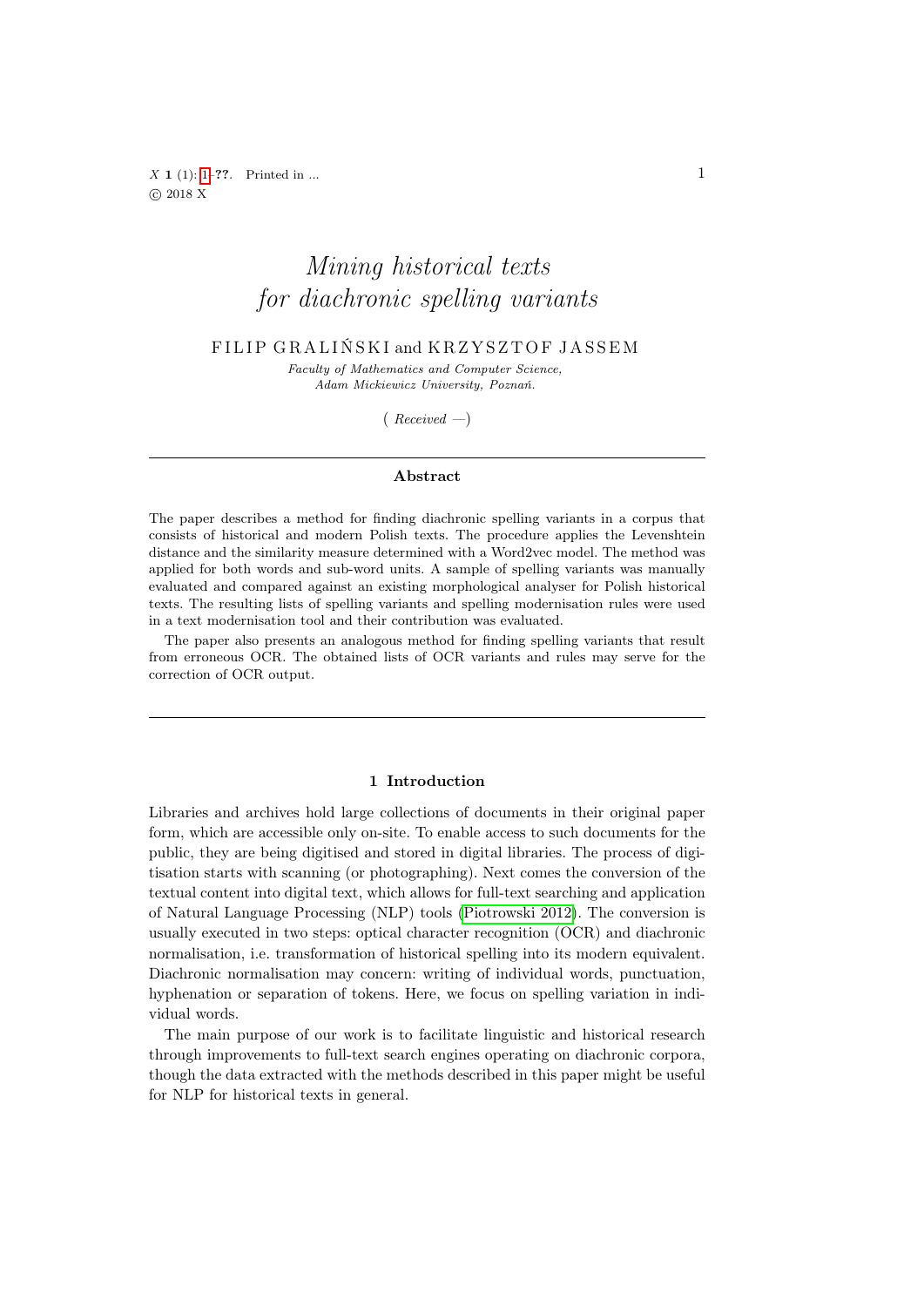#### 2 Diachronic spelling variants

Word spelling variation may occur synchronically and diachronically. The former takes place when more than one spelling of the same word exists in the language in the same period, whereas the latter concerns words whose spellings have changed over time. The distinction between the two types of variations is not straightforward. Usually, word variants co-exist synchronically, and frequencies of their occurrences change over time. This is illustrated in Figure [1](#page-3-0) which shows the occurrence frequency of spelling variants: professor and profesor in Polish texts along the time axis. The historical spelling (*professor*) was observed more frequently in texts before 1865. From then on, the modern spelling has been dominant. We define the date of a diachronic spelling change as the most recent point on the time axis, where the frequency diagrams intersect. Accordingly, we assume that the change professor  $\rightarrow$  professor is dated as 1865. The occurrence frequency is defined as an average number of appearances of a word in a million-word sample of a text corpus. The corpus under research, called Odkrywka [\(Graliński and Wierzchoń 2018\)](#page-18-1), contains 40 billion tokens and consists of Polish publications (mostly newspapers and books) originating mainly from the years 1810–2013.

Diachronic changes may take place due to a general regulation issued by an administrative body – such a change will be referred to as prescriptive. Prescriptive changes are usually but not always mirrored by so called spontaneous changes, observed in real-text corpora. Figure [2](#page-4-0) shows the frequencies of spelling variants of the word puchar (goblet). The prescriptive decision on the change in the spelling of puhar took place in 1936 and the real change followed that decision next year, as attested by the diachronic corpus, though was reversed briefly during World War II.

Here, we examine spontaneous spelling changes (no matter whether initiated by a prescriptive change or not). We assume that for each word there exists its dominant spelling for a given year  $-$  i.e. most frequently represented in texts. We define diachronic spelling normalisation (or spelling modernisation) as the process of automatic conversion of historical texts into their modern equivalents, in which all words are written according to their presently dominant spelling.

Some spelling changes are more idiosyncratic and are not due to a general rule (such as "j after r and before a vowel should be changed into i"). For instance, the word *aberracja* (*aberration*) was written more frequently with a single  $r$  in the first half of the 20th century (see Figure [3\)](#page-5-0). The fact that aberracja became the standard spelling was not caused by a general and strict rule (actually the general direction of changes is opposite: a double consonant is often replaced with a single one, cf. terrytorium  $\rightarrow$  terytorium).

This paper describes a method for automatic extraction of pairs of Polish diachronic spelling variants. This is a step towards improving the quality of spelling modernisation of Polish texts: firstly, the list may serve for lexicon-based modernisation, secondly, the pairs help induce modernisation rules for rule-based moderni-sation. The approach suggested here uses the Levenshtein distance<sup>[1](#page-2-0)</sup> as one of the

<span id="page-2-0"></span> $1$  Levenshtein distance between two words is the minimum number of basic editing op-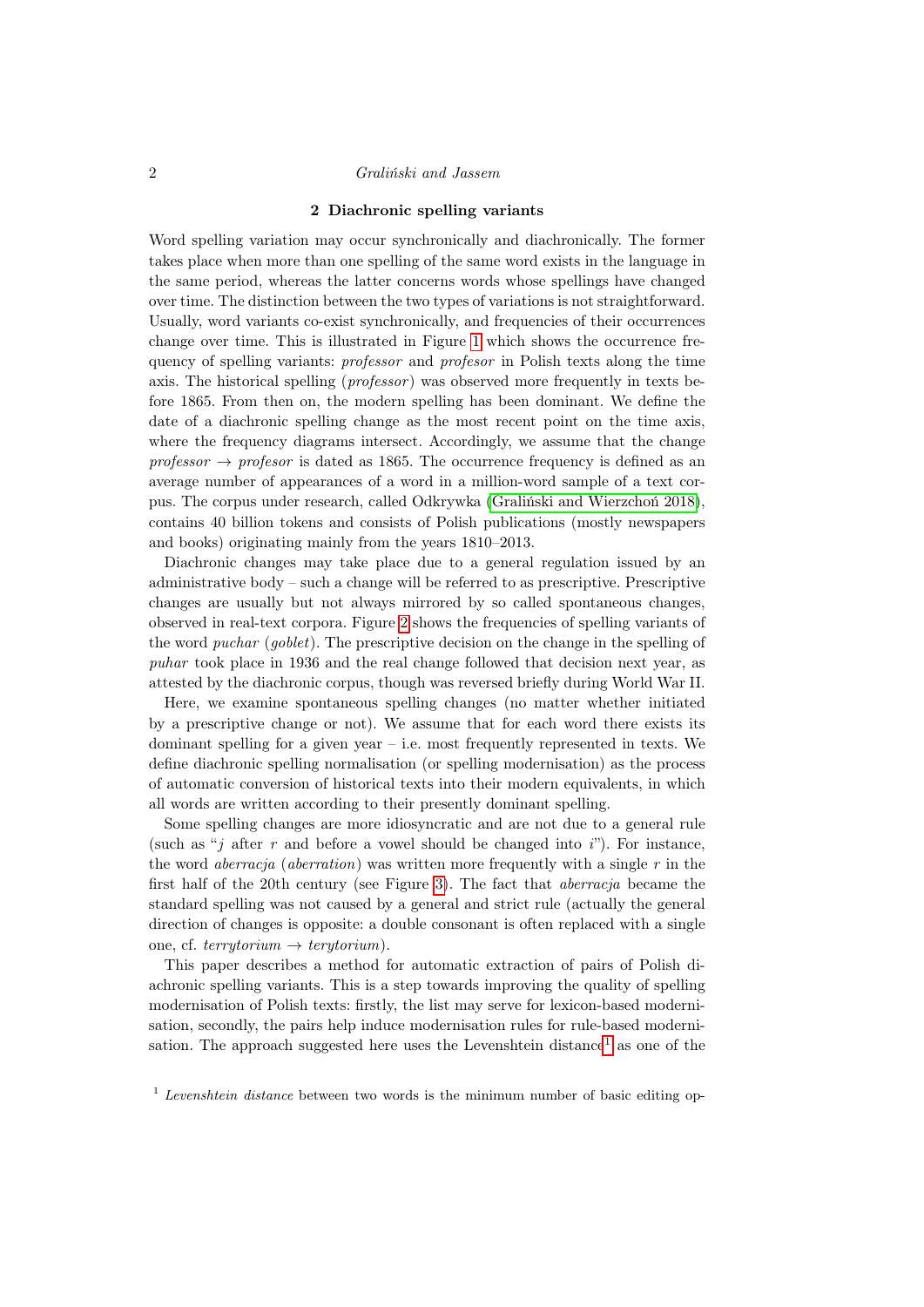

<span id="page-3-0"></span>Fig. 1. The frequency of profesor and professor in the Odkrywka corpus.

criteria for identifying potential pairs. In  $(Bollman et al. 2011)$  $(Bollman et al. 2011)$  the authors align a historical and a modern version of the Luther Bible to automatically derive text modernisation rules. After the text sources are aligned on the sentence and word level, the Levenshtein distance algorithm searches for aligned words that differ by a few edit operations, and stores the types of operations used in transforming one word into another. Here, we operate on a non-aligned corpus of large volume (of both historical and modern texts). Therefore, to decrease the search space we limit the Levenshtein distance to one edit. Additionally, we use Word2vec word embedding as another criterion for restricting the set of candidates.

Historical spellings are considered in the OCR post-correction based on the so-

erations (deletions, insertions, substitutions) that is necessary to change one word into another. For instance, the Levenshtein distance between the words three and trees is 2, since two editing operations are needed to turn the former into the latter: h must be deleted and  $s$  — inserted.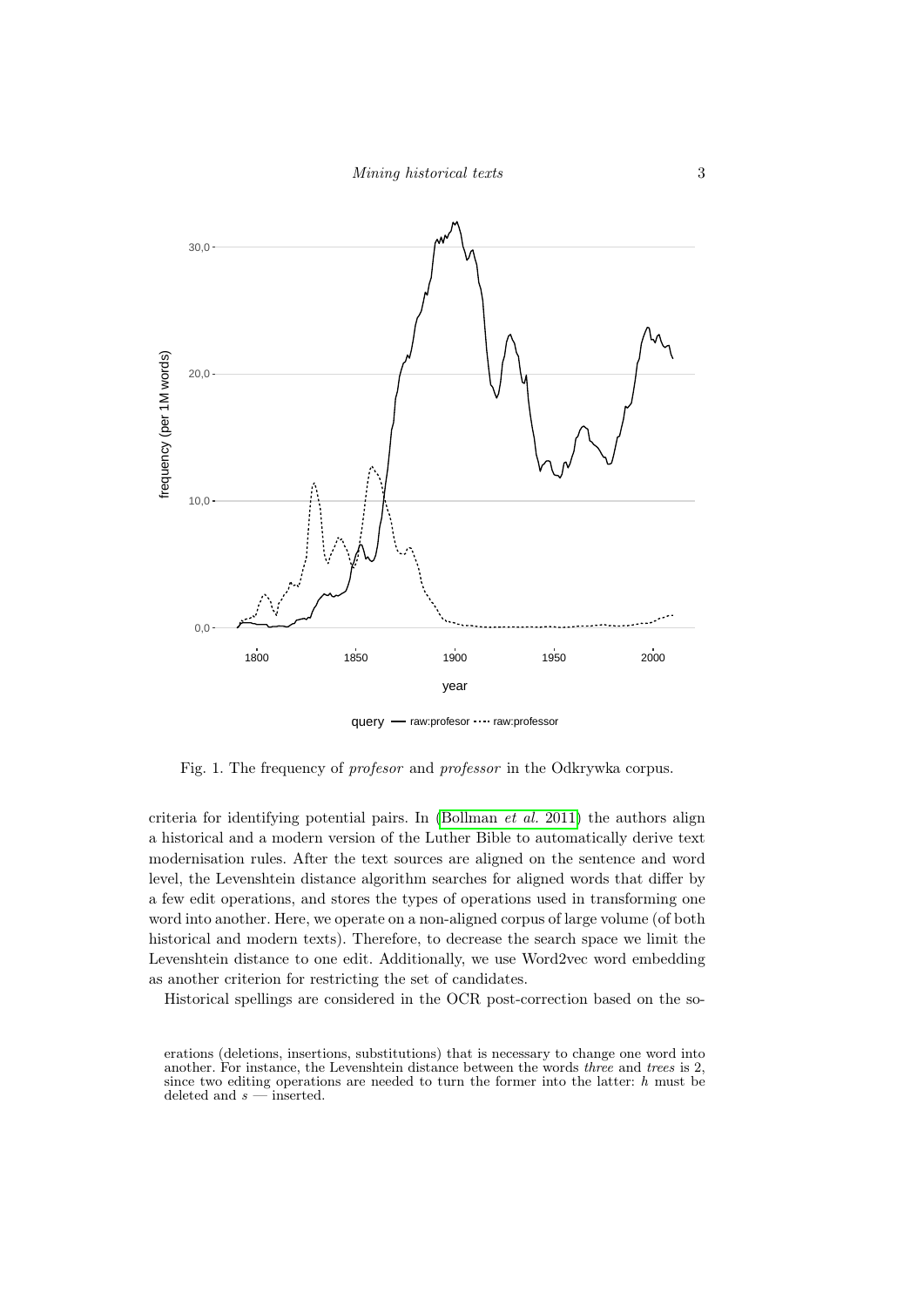

<span id="page-4-0"></span>Fig. 2. The frequency of puhar and puchar in the Odkrywka corpus.

called profiling of OCR-ed historical texts (Reffle and Ringl<br/>stetter 2013) [\(Fink](#page-18-4) $\,et\,$ al. [2017\)](#page-18-4). No Word2vec model has been used there.

# 3 Word2vec model

Word embeddings are numerical representations of words, which capture their meaning and semantic relationships by examining contexts they are used in. The concept of the so-called Word2vec word embedding was introduced by Mikolov et al. (2013) The authors apply the Skip-gram language model (used to predict what words are most likely to occur in the left and right context of a given word) to find vector word representations. Mikolov et al. claimed that:

[...] simple vector addition can often produce meaningful results. For example,  $w2v(Russia) + w2v(river)$  is close to  $w2v(Volga River)$ , and  $w2v(Germany) +$  $w2v(capital)$  is close to  $w2v(Berlin)$  [w2v denotes Word2vec vector representation]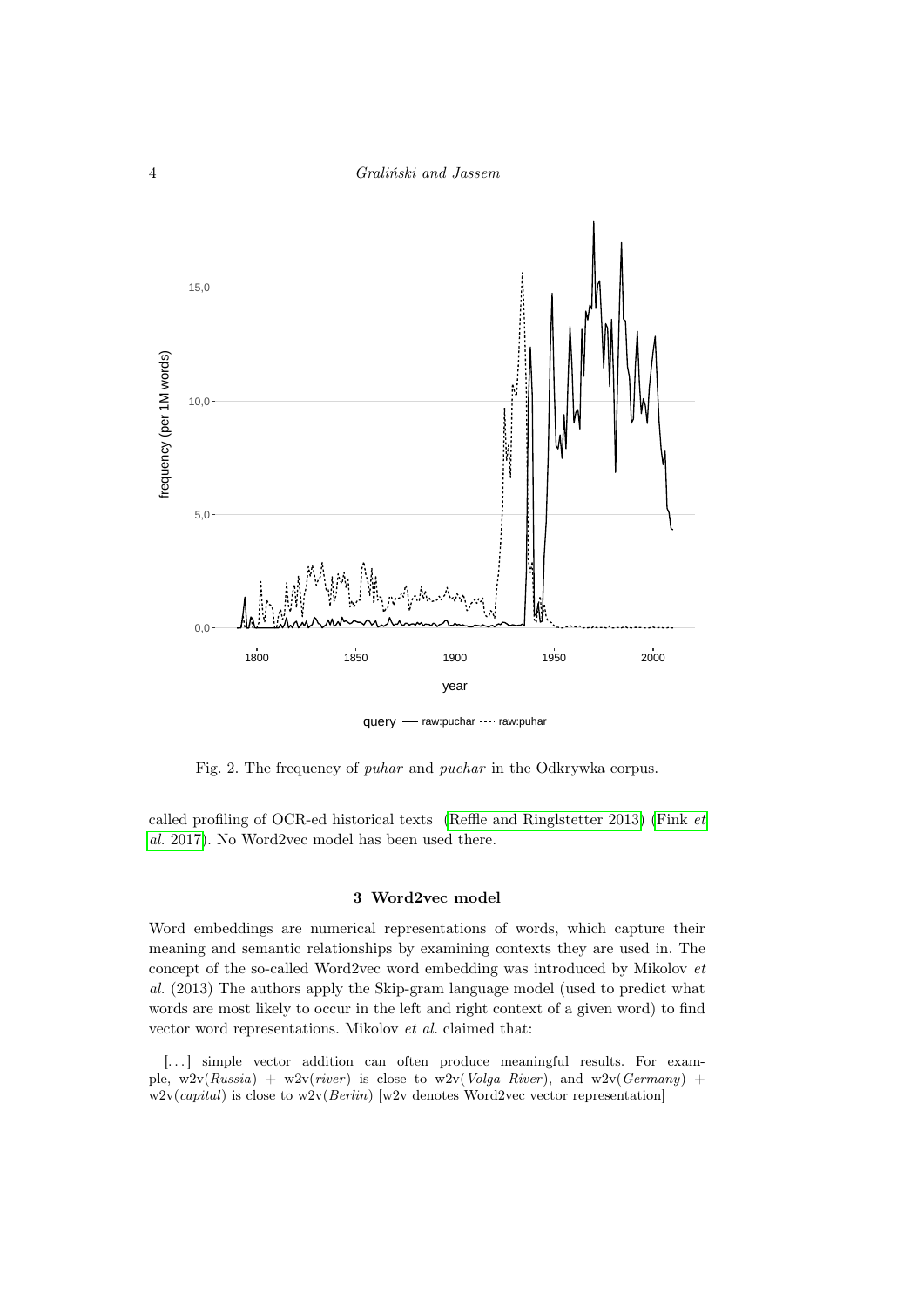

query - raw:aberacja ···· raw:aberracja

<span id="page-5-0"></span>Fig. 3. The frequency of aberacja and aberracja in the Odkrywka corpus.

The idea of word embeddings is rooted in distributional hypothesis by Zellig Harris [\(Zellig 1954\)](#page-19-0): words with similar distributions (contexts) have similar meanings. John Firth famously summarised the idea as: "You shall know a word by the company it keeps!" [\(Firth 1957\)](#page-18-5). Technically, Word2vec embeddings are obtained via a stochastic process of iteratively improving vectors (lists of numbers) assigned to words in such a way that words tending to occur in similar contexts would be located in close distance to each other a multidimensional space.

Word embeddings have been successfully applied to various NLP tasks, such as machine translation, named entity recognition, part-of-speech tagging, or language modelling. Here, we suggest another application: finding diachronic spelling variants.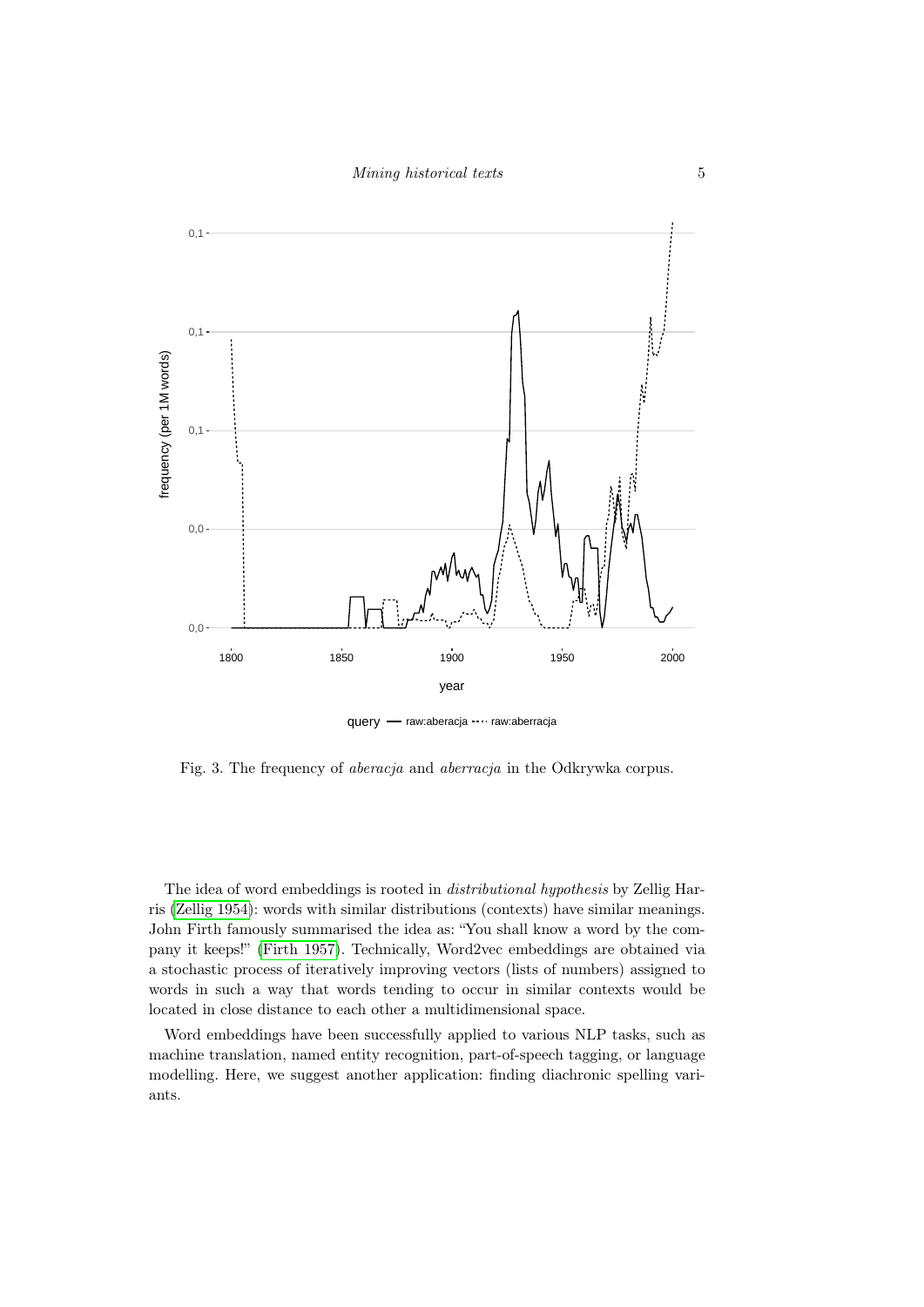#### 4 Searching for diachronic spelling variants

To obtain a large list of diachronic spelling variations for Polish we have developed a procedure that searches for pairs of diachronically equivalent words in a large text corpus. The procedure applies the Word2vec model and is executed semiautomatically on the Odkrywka text corpus. As Odkrywka consists mainly of digitised versions of scanned documents, the procedure is supposed to handle texts that contain a significant number of OCR errors.

We assume that edit types are represented by the notation  $\alpha \rightarrow \beta$  (alpha is substituted by  $\beta$ ), e.g. the edit type between spelling variants hiperprodukcya and hiperprodukcja is represented by  $y \rightarrow j$  (cf. historical patterns in OCR profiling [\(Fink](#page-18-4) et al. [2017\)](#page-18-4). We assume, however, that neither  $\alpha$  nor  $\beta$  can be empty (such edit types would not be informative enough when being manually checked), therefore when a letter is deleted or added, two edits — one with the letter to the left and one with the letter to the right — are considered and the one which is more frequent across all variant pairs is finally selected. For instance, for the spelling variant intellektualny of the adjective intelektualny (intellectual) we consider two edits  $(1 \rightarrow l$  and  $le \rightarrow e$ ) and we choose the more frequent one  $(11 \rightarrow 1$ , which occurred in 80 pairs, whereas  $le \rightarrow e$  – in no other pair).

The mining procedure consists of the following steps:

- 1. Create a Word2vec model for the diachronic corpus (use only unannotated plain text, no metadata is considered here).
- 2. Take a list of lemmata from a modern dictionary of inflected forms.
- 3. Filter out short lemmata (shorter than some threshold  $\lambda$ ) as short words tend to introduce a significant amount of "noise" (admittedly, some "interesting" words are lost here, as frequent words tend to be short; still, the problem is that many short words are infrequent and most of their occurrences in digitised texts are just irregular OCR "hallucinations").
- 4. Manually prepare a regular expression  $\rho$  to filter out words likely to be OCR misrecognitions (of course not all OCR mistakes will be detected this way, but at least some simple cases will be filtered out).
- 5. Manually prepare the edit blacklist B (list of changes which are typical for OCR mistakes and/or are highly unlikely to represent real changes in spelling conventions).
- 6. For each lemma w represented in the Word2vec model:
	- (a) find all words  $v$  represented in the Word2vec model such that the cosine similarity between w and v exceeds some threshold  $\sigma$  and the Levenshtein distance between w and v is smaller than or equal to  $\delta$  (i.e. we want semantically similar words which are spelled in a similar way),
	- (b) for each v: discard v if it is shorter than  $\lambda$ ,
	- (c) discard v if it is already present in the dictionary of inflected forms (as an inflected form, not necessarily as a lemma),
	- (d) discard v if it matches the regular expression  $\rho$ ,
	- (e) determine the edits between  $v$  and  $w$ ,
	- (f) discard  $v$  if one of the edits is in  $B$ ,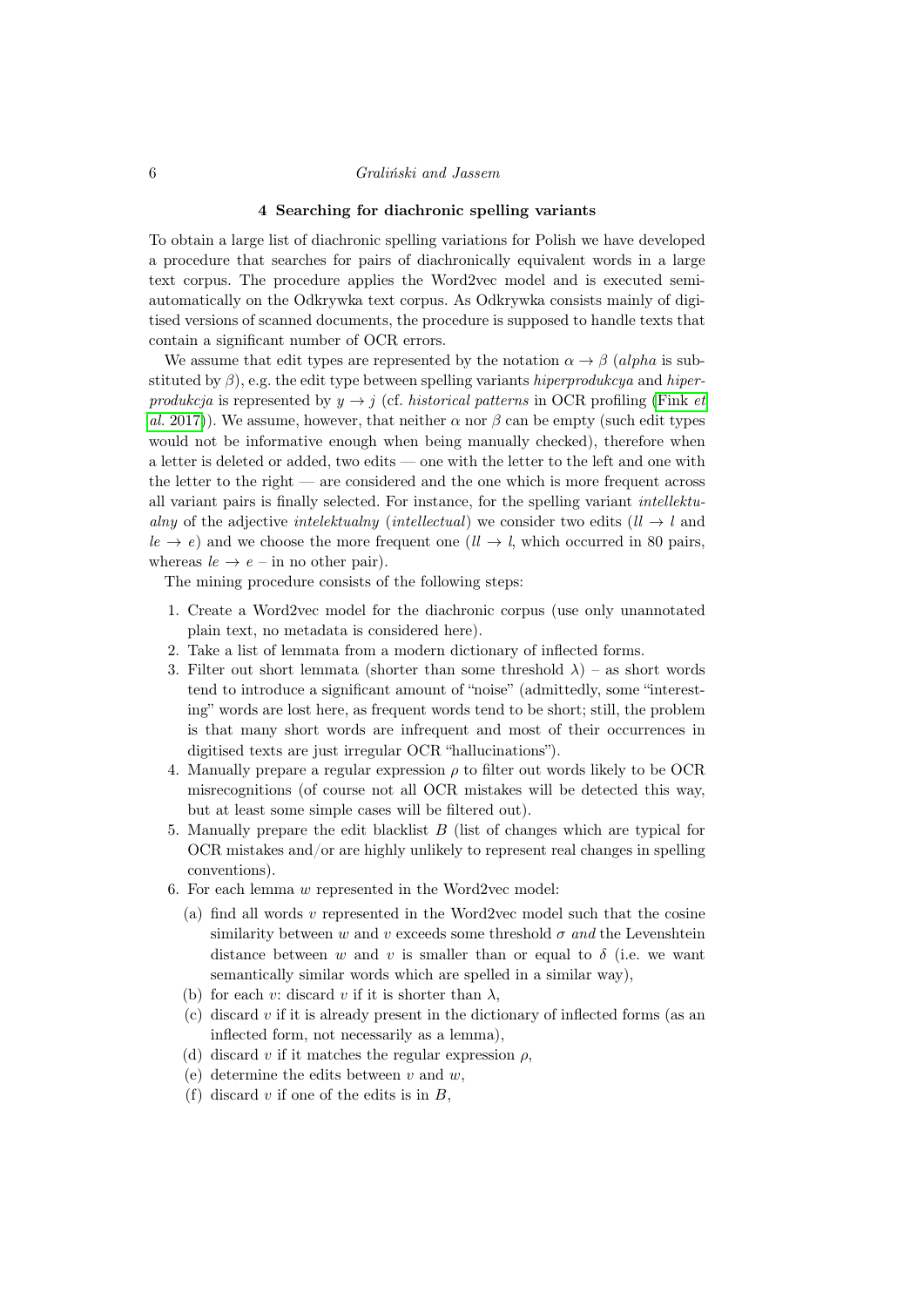(g) otherwise return  $(v, w)$ .

In other words, for a given lemma  $w$  we assume that its potential diachronic spelling variant v:

- is similar to w according to the Word2vec model,
- $\bullet$  is close to w orthographically,
- does not belong to a modern vocabulary
- and is unlikely to result from erroneous OCR processing.

This procedure was applied to the Odkrywka text corpus with the following settings:

- PoliMorf [\(Woliński](#page-18-6) *et al.* 2012) was used as a source of modern lemmata and inflected forms,
- Word2vec was instructed to consider only words whose frequency is greater than or equal to 6 (rarer words were disregarded),
- $\lambda$  was set to 6, i.e. only words composed of at least 6 characters are considered,
- the regular expression  $\rho$  was  $[0-9.\tilde{nd}]$  | ^.?-|-.?\$ (discard strings with digits, dots, unusual characters anywhere, or with a hyphen in an unusual position, i.e. at or near the end or beginning of the word),
- $\bullet$   $\sigma$  was set to 0.74 (the value was tuned manually during the initial stage of the experiments),
- $\delta$  was set to 1, i.e. only one simple change is acceptable (a single character is inserted, a single character is deleted or a single character is replaced by another character),
- some specific digraphs (ch, cz, dz, dz, dz, gz, ks, rz, sz) were treated as if they were single letters, as they are likely to be substituted with a single letter (e.g. x for qz and ks, rz for  $\dot{z}$ ) in such a way that the simple Levenshtein distance would have been equal to 2.

For computational efficiency (in order to shorten processing time) it was also assumed that the potential variants should not differ in the first character.[2](#page-7-0) In order to account for some likely exceptions to this assumption,  $i, j$  and y as well as g, k and x were treated as one — cf. diachronic variants iakoby/yakoby for jakoby  $(as if)$  or xiażka for książka (book).

Some edit types are inherently hard to classify as they could arise roughly equally likely due to spelling change as due to OCR misrecognition. For example,  $j \rightarrow i$ is a very frequent diachronic variation  $(Marja \rightarrow Maria)$ , but it could also occur as a result of the letter  $j$  misrecognised as  $i$  (e.g. as a result of the printing ink damaged at the bottom of the letter, as exemplified by the spurious word *angielskj*). Few frequent edit types like this were covered with an extra condition encoded as a hand-crafted regular expression, for instance  $j \rightarrow i$  is treated as a diachronic spelling variant on condition that  $j$  is preceded or followed by a vowel.

<span id="page-7-0"></span><sup>2</sup> Using techniques (including efficient look-up) implemented recently in the Magnitude Python library (<https://github.com/plasticityai/magnitude>) would probably obviate the need for such a limitation.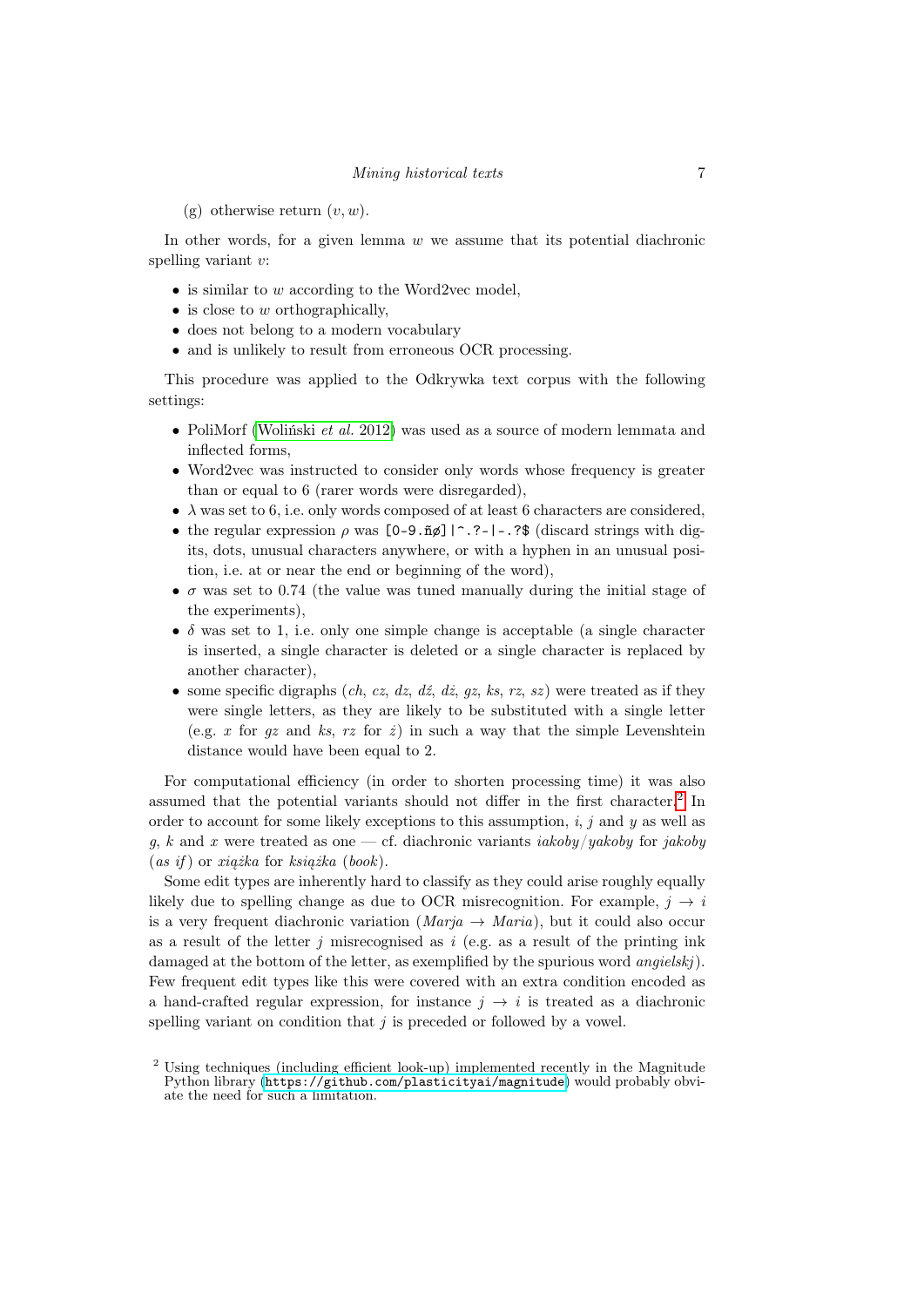This procedure yielded 42,808 pairs representing 1,796 edit types. The edit types which occurred in at least 5 pairs were manually inspected and 71 edit types were accepted as related to changes in spelling conventions (the remaining edit types were added to the blacklist  $B$ ). The most frequent types of edits are presented in Table [1.](#page-8-0) After using the blacklist, we obtained a list of 5,729 pairs representing diachronic spelling variants.

| #    | edit                      | variant         | word             |  |
|------|---------------------------|-----------------|------------------|--|
| 1404 | $j \rightarrow i$         | salustjusz      | salustiusz       |  |
| 862  | $y \rightarrow j$         | oyrzyński       | ojrzyński        |  |
| 736  | $i \rightarrow j$         | wydainość       | wydajność        |  |
| 463  | $y \rightarrow i$         | dyablica        | diablica         |  |
| 166  | $o - \rightarrow o$       | głucho-niemy    | głuchoniemy      |  |
| 130  | $ii \rightarrow i$        | kaligrafija     | kaligrafia       |  |
| 110  | $i \rightarrow y$         | gabardina       | gabardyna        |  |
| 107  | $\acute{e} \rightarrow e$ | słyszéć         | słyszeć          |  |
| 101  | $ss \rightarrow s$        | essencja        | esencja          |  |
| 100  | $z \rightarrow s$         | senzacje        | sensacje         |  |
| 92   | $yi \rightarrow j$        | konwencyja      | konwencja        |  |
| 91   | $s \rightarrow z$         | gisela          | gizela           |  |
| 87   | $x \rightarrow ks$        | kalixta         | kaliksta         |  |
| 73   | $ie \rightarrow e$        | gieneza         | geneza           |  |
| 62   | $y \rightarrow e$         | zależyć         | zależeć          |  |
| 57   | $6 \rightarrow u$         | jakóbowice      | jakubowice       |  |
| 47   | $l \rightarrow ll$        | holywood        | hollywood        |  |
| 44   | $n \rightarrow nn$        | lineusz         | linneusz         |  |
| 43   | $v \rightarrow w$         | cromvell        | cromwell         |  |
| 40   | $e - \rightarrow e$       | gdzie-niegdzie  | gdzieniegdzie    |  |
| 39   | $c \rightarrow k$         | fiasco          | fiasko           |  |
| 35   | $dz \rightarrow c$        | przemódz        | przemóc          |  |
| 32   | $sz \rightarrow s$        | szkwara         | skwara           |  |
| 32   | $ch \rightarrow h$        | scheridan       | sheridan         |  |
| 30   | $u \rightarrow 6$         | struża          | stróża           |  |
| 30   | $tt \rightarrow t$        | attakować       | atakować         |  |
| 30   | $nn \rightarrow n$        | tennisista      | tenisista        |  |
| 29   | $w \rightarrow v$         | harward         | harvard          |  |
| 29   | $gs \rightarrow s$        | malborgski      | malborski        |  |
| 28   | $s \rightarrow ss$        | danielson       | danielsson       |  |
| 27   | th $\rightarrow$ t        | ementhaler      | ementaler        |  |
| 27   | $ws \rightarrow s$        | królewstwo      | królestwo        |  |
| 26   | $rr \rightarrow r$        | rrezydent       | rezydent         |  |
| 26   | $r \rightarrow rr$        | heriot          | herriot          |  |
| 25   | $y \rightarrow o$         | chrystowska     | chrostowska      |  |
| 25   | $k \rightarrow c$         | marakaibo       | maracaibo        |  |
| 23   | $pp \rightarrow p$        | hippurowy       | hipurowy         |  |
| 22   | $t \to d$                 | $k$ ronsztat    | kronsztad        |  |
| 22   | $mm \rightarrow m$        | programmat      | programat        |  |
| 21   | $s \rightarrow ws$        | zmartwychstanie | zmartwychwstanie |  |

<span id="page-8-0"></span>Table 1. The most frequent types of edits related to spelling variants

The procedure for mining spelling variants is based on two conditions: the two words need to be close in terms of both Levenshtein distance and a Word2vec model. Why not simply use the editing distance? This was tried at first, but the number of false positives was too large — when a lot of words are considered, a great amount of spurious pairs were generated (especially for names, where it is quite likely to obtain a completely non-related, let us say, surname by changing just one letter).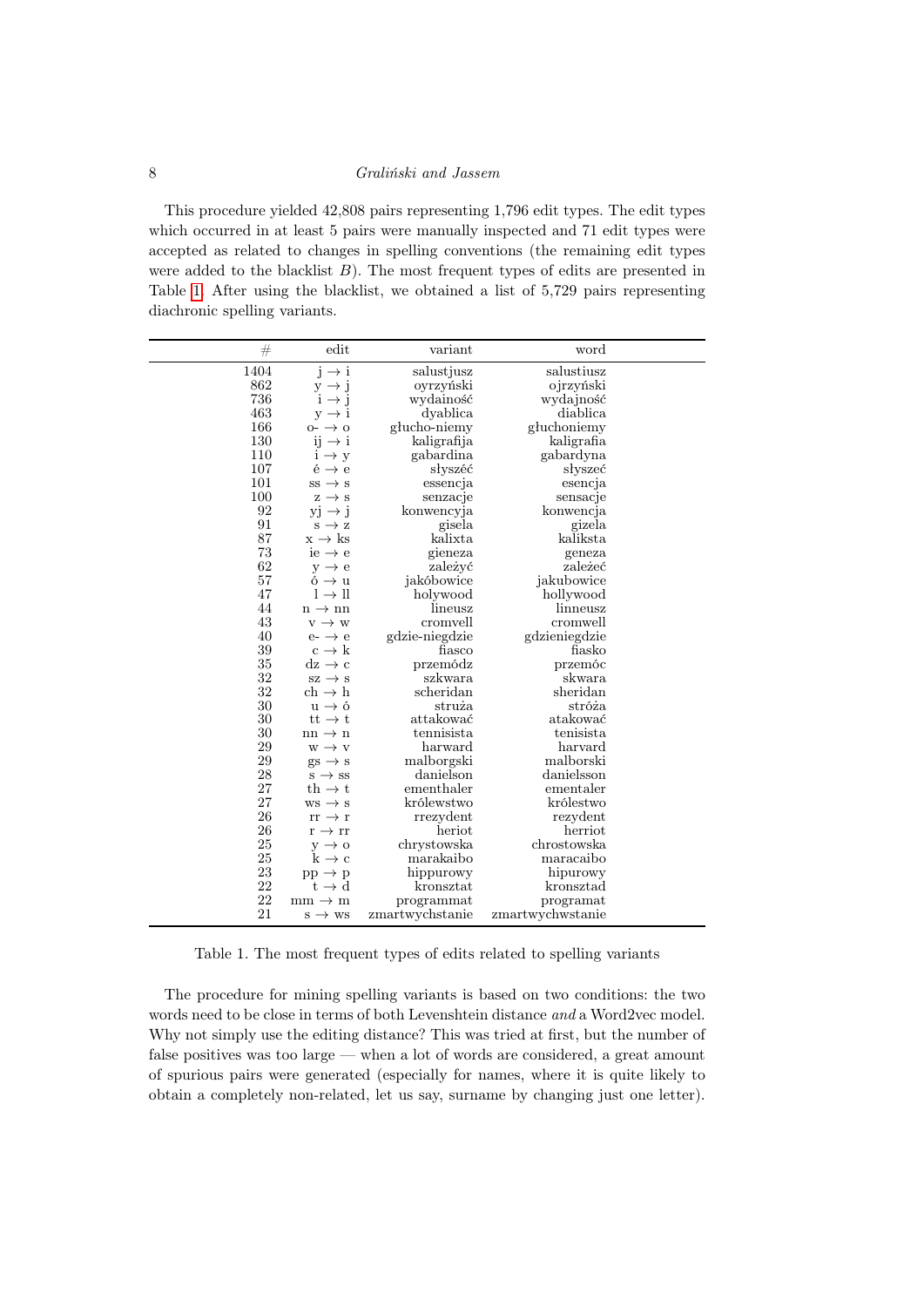Simply both surface and semantic (contextual) similarity is necessary. Note that more advanced vector models which take into consideration the characters from which a word is composed (e.g. fastText which composes a word embedding out of character n-gram embeddings) might be less effective as the semantic and surface form are not clearly separated in them.

# 4.1 Inflected forms

<span id="page-9-0"></span>Only base forms of common nouns were considered in the procedure described so far. Inflected forms of spelling variants were generated separately by analogy. For instance, ambassada was identified as a diachronic variant of the noun ambasada (embassy), which has the following inflected forms: ambasady, ambasadzie, ambasadę, ambasadą, ambasado, ambasad, ambasadom, ambasadami, ambasadach. Consequently, the following pairs of diachronic variants were generated: ambassady  $\rightarrow$  ambasady, ambassadzie  $\rightarrow$  ambasadzie, ambassadę  $\rightarrow$  ambassadę, ambassadą  $\rightarrow$  $ambasadq$ , ambassado  $\rightarrow$  ambasado, ambassad  $\rightarrow$  ambasad, ambassadom  $\rightarrow$  ambasadom, ambassadami  $\rightarrow$  ambasadami, ambassadach  $\rightarrow$  ambasadach. Note that when the ending of the base form is modified, only some or none of the inflected forms can be turned into spelling variants, e.g. for the variant pobiedz of pobiec  $(run)$  no inflected forms will be generated as the ending  $-c$  is present only in the base form.

When their inflected forms were generated, the list of diachronic spelling variants expanded to 104,064 forms.

# 4.2 Variants with more than one edit

A limitation of this method of mining spelling variants is that only variants differing by exactly one modification are considered, whereas there exist examples of spelling variants which differ by more than one edit. For instance, the word komisja (commission) not only has such diachronic variants attested by the corpus as komisyja, komisija, komissja, kommisja, but also kommisya, komissya (the Levenshtein editing distance to the modern form is 2) or even kommissya (of Levenshtein distance 3). The problem might be alleviated to some extent by first applying general rules based on regular expressions (e.g. the one changing the suffix  $ya$  into ja after the letter c, s or z). Nonetheless, some irregular variants (such as  $kommissja$ ) would be still unrecoverable. In order to fully account for more "distant" spelling variants (the ones of Levenshtein distance 2), the whole procedure was iterated once more, now with spelling variants obtained in the first round used as "target" forms ( $\sigma$  was set to a higher value, 0.8, in order to avoid "drifting" to a completely different meaning). This way, 461 additional spelling variants were obtained (7,127 inflected forms). Then the procedure was repeated to gather spelling variants of Levenshtein distance 3 and 19 more variants were obtained. Spelling variants of Levenshtein distance 4 are unlikely (and false positives would start to appear), so the procedure was not continued.

Interestingly, the enhanced procedure yielded valid diachronic spelling variants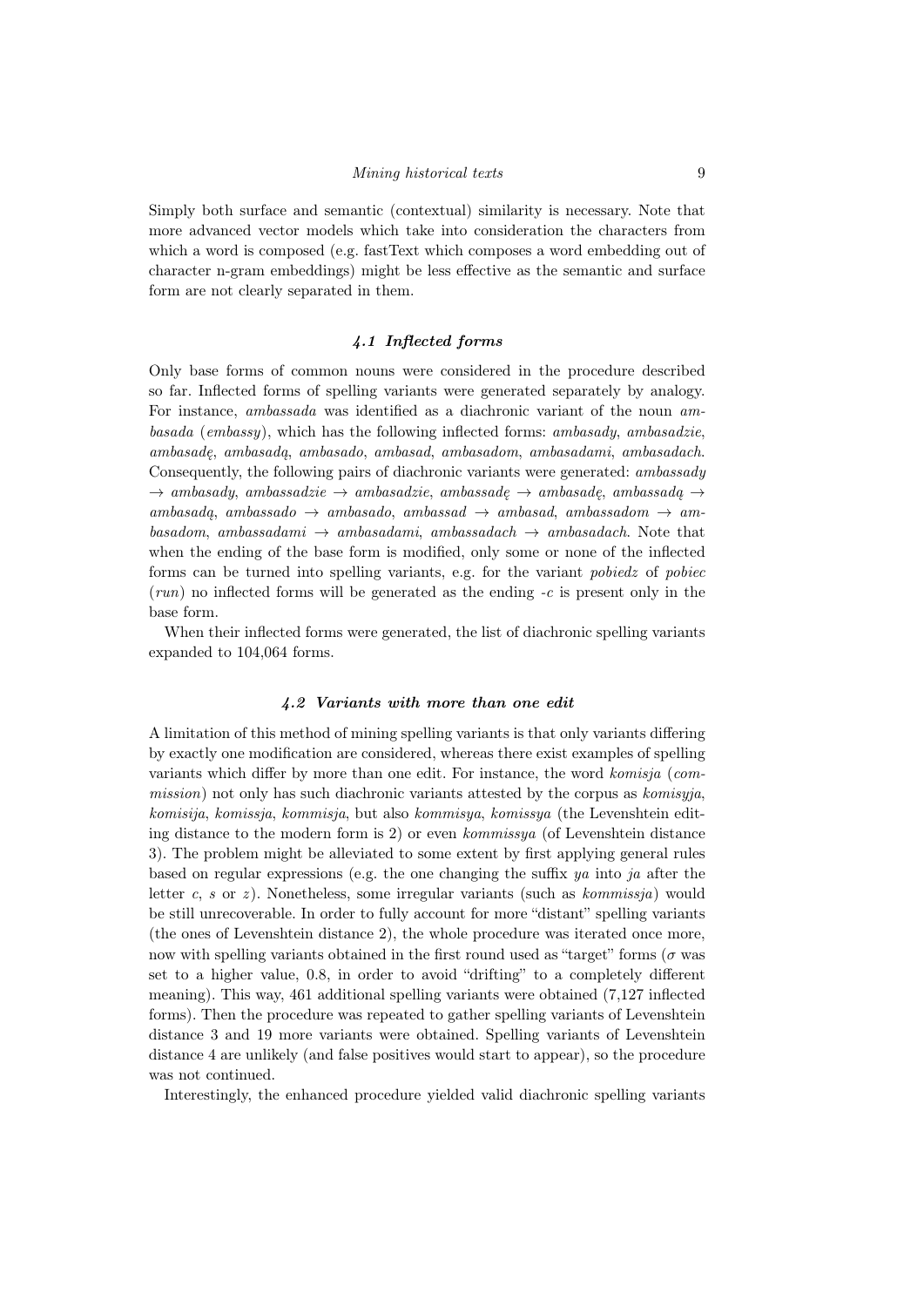differing in one edit, e.g. the variant sekretaryat of sekretariat (secretariat) was found as the result of two edits  $y \to i$  and  $j \to i$ . What was the reason why the direct edit  $y \rightarrow i$  was not found when the main procedure was applied? The edit  $y \rightarrow i$  was, of course, tagged manually as representing a spelling change, but the Word2vec similarity between *sekretaryat* and *sekretariat* was just below the threshold  $(0.733 < \sigma = 0.74)$ , whereas the "roundabout" similarities between sekretaryat and sekretarjat as well as sekretarjat and sekretariat are above the higher threshold of 0.8 (respectively, 0.882 and 0.877). This may be slightly surprising, but it actually reflects the history of Polish spelling system — the original spelling was  $-rya$ . then it was changed into  $-rja$ - and finally into  $-ra$ - during the 1936 prescriptive spelling change (see Figure [4\)](#page-11-0). There are two possible reasons why *sekretaryat* and sekretariat were not similar enough for Word2vec. First, the contexts in which the two variants occurred in, respectively, 19th and 20th century might differ too much (independently of the change in its surface form). Second, the Word2vec model does try to predict the way the words in the context are spelled (even if syntactic and semantic features are more important) — in this sense, the contexts in which sekretaryat and, for instance, sekretarjat appear are more similar than the contexts for sekretaryat and sekretariat.

#### 5 Diachronic vs OCR-generated variants

<span id="page-10-0"></span>Note that if we *accepted* variants with edits in the blacklist  $B$  rather than filter them out, we would obtain a list of frequent OCR errors, which would be useful for OCR post-correction. Actually, one may ask why distinguish OCR mistakes and spelling variants at all, as for natural language processing it does matter which is which (all that is wanted is text in the cleanest form possible, written using modern conventions) and when a search engine for historical research is concerned, a user (e.g. a historian) wants them all normalised anyway. The answer is that:

- in some types of linguistic research (e.g. when spelling evolution is analysed) diachronic spelling variants should be distinguished (whereas OCR mistakes are rarely of any direct interest to a linguist),
- in full-text search both OCR errors and spelling variants should be considered (e.g. query demokracja should match both demokracya and what was misrecognised as *demoknacja* due to the letter r OCR-ed as n), but the text shown in search results (e.g. in titles and snippets), should be given in the original form (with fixed OCR errors, but in the original spelling),
- we need to know the original spelling to mark a given word when it is presented in a "clipping" according to the principles of photodocumentation [\(Wierzchoń](#page-18-7)  $2010$  – but OCR errors should, again, be fixed if possible.

In view of this, B was actually split into two subsets: one for OCR errors and one for all unclear cases (the edit itself is not enough to decide, the edit represents a synchronic variant, etc.). The misrecognitions obtained with the edits from the former group were added to the OCR cleaning procedures. Also, inflected forms were generated in the same way as the inflected forms of diachronic spelling variants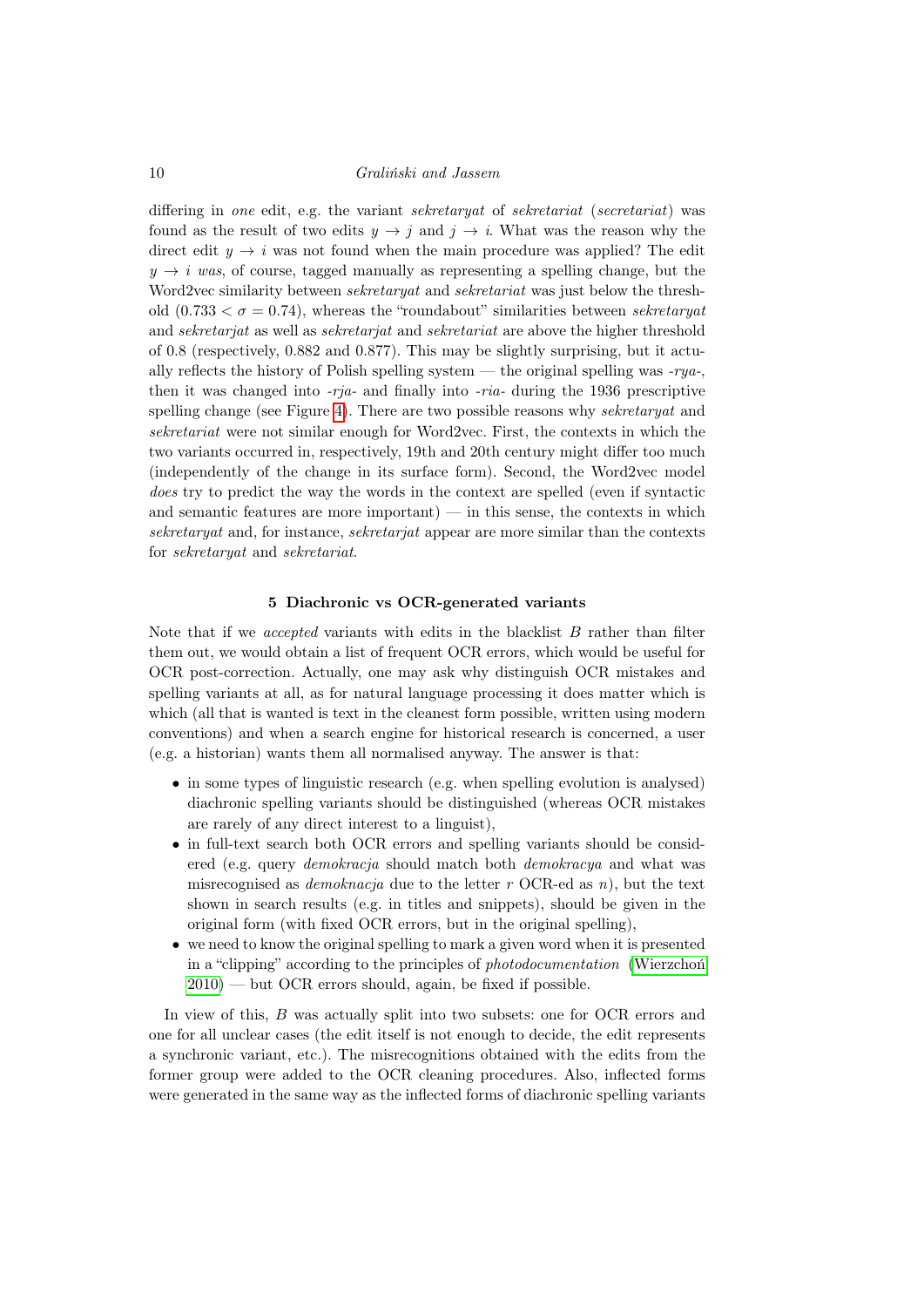

query - raw:sekretariat ···· raw:sekretarjat --· raw:sekretaryat

<span id="page-11-0"></span>Fig. 4. The frequency of sekretaryat, sekretarjat and sekretariat in the Odkrywka corpus.

were obtained (see Section [4.1\)](#page-9-0); misrecognitions with the initial letter upper-cased are added as well unless such a word is homonymous with a known proper name. The number of edits tagged as likely to be the result of OCR errors was 250. They yielded 27,261 pairs (of an OCR error and its correction) and 466,433 pairs when inflected forms were generated. The most frequent types of edits related to OCR errors are presented in Table [2.](#page-12-0)

# 5.1 Handling surnames

Proper names were also considered in this procedure. (Even though the Word2vec model was based on a lower-cased text, when a spelling variant or an OCR mistake is identified, the first letter of its target word is upper-cased and verified in the lexicon of inflected forms.) It was, however, noticed that a significant number of non-related pairs of surnames were returned by the procedure. Simply, a surname might be close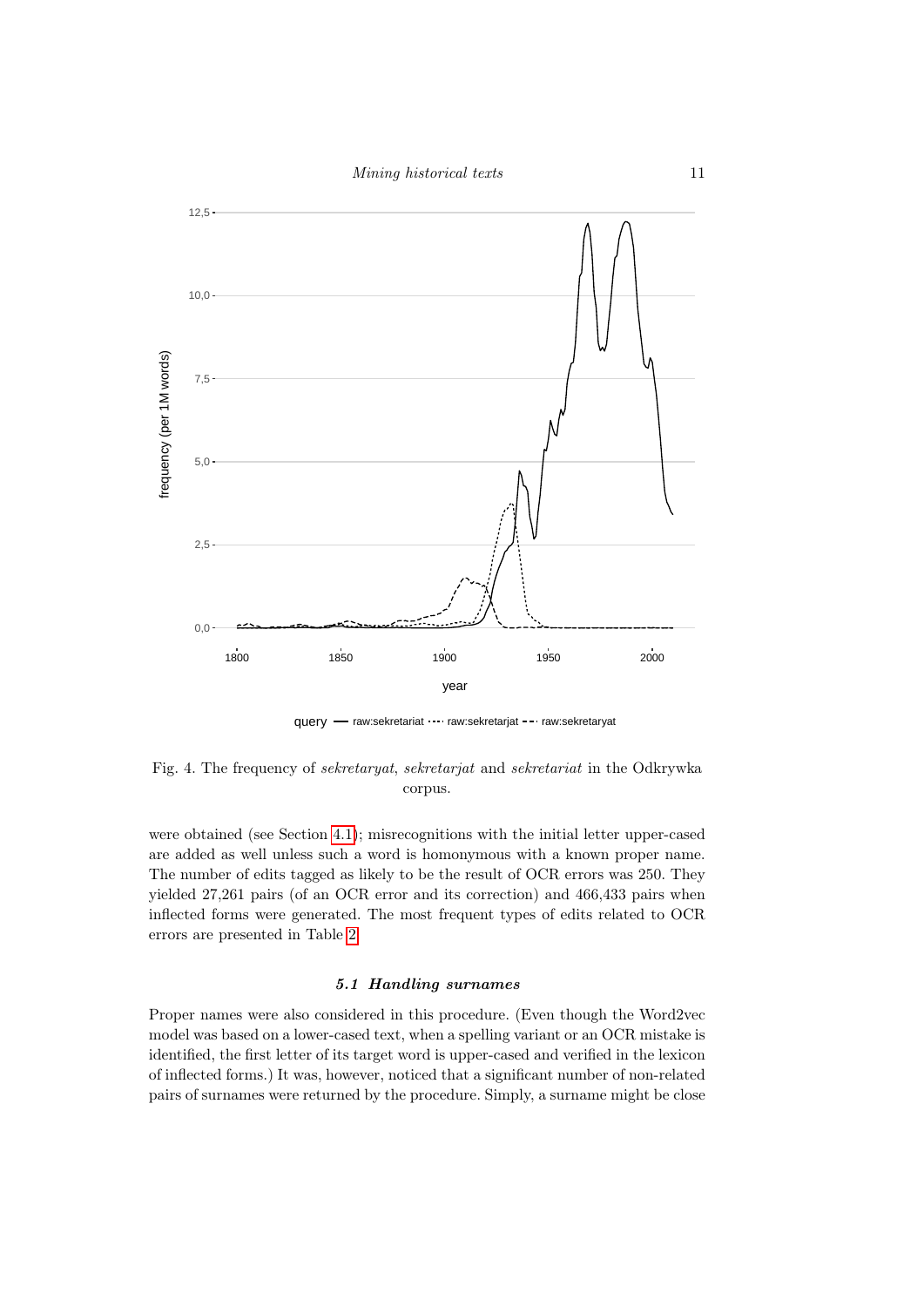12 Graliński and Jassem

| $\#$     | edit                                            | OCR misrecognition | correct word |  |
|----------|-------------------------------------------------|--------------------|--------------|--|
| 1808     | $l \rightarrow i$                               | spodnl             | spodni       |  |
| 609      | $z \rightarrow \dot{z}$                         | rewanz             | rewanz       |  |
| 579      | $a \rightarrow o$                               | tarnawiecki        | tarnowiecki  |  |
| 454      | $o \rightarrow e$                               | poomat             | poemat       |  |
| 422      | $\acute{\text{e}} \rightarrow \acute{\text{c}}$ | nalepié            | nalepić      |  |
| 417      | $s \rightarrow \pm$                             | kusmierczyk        | kuśmierczyk  |  |
| 362      | $e \rightarrow e$                               | postep             | postęp       |  |
| 330      | $a \rightarrow a$                               | zajmujacy          | zajmujący    |  |
| $\,293$  | $i \rightarrow \dot{z}$                         | połoienie          | położenie    |  |
| 289      | $e \rightarrow \acute{c}$                       | rozwijae           | rozwijać     |  |
| 280      | $6 \rightarrow 6$                               | włożyó             | włożyć       |  |
| 252      | $u \rightarrow o$                               | wujewoda           | wojewoda     |  |
| 241      | $t \rightarrow \dot{z}$                         | podrótnik          | podróżnik    |  |
| 210      | $e \rightarrow o$                               | tewarzystwo        | towarzystwo  |  |
| 197      | $o \rightarrow a$                               | łowiński           | ławiński     |  |
| 195      | $i \rightarrow l$                               | przybyia           | przybyła     |  |
| 185      | $\dot{z} \rightarrow \dot{z}$                   | odróźnić           | odróżnić     |  |
| 179      | $c \rightarrow o$                               | spcsób             | sposób       |  |
| 170      | $n \rightarrow rz$                              | pneglad            | przegląd     |  |
| 164      | $0 - \rightarrow 0$                             | disco-polo         | discopolo    |  |
| 140      | $a \rightarrow u$                               | juliasz            | juliusz      |  |
| 137      | $o \rightarrow n$                               | koogres            | kongres      |  |
| 129      | $u \rightarrow a$                               | pustuła            | pastuła      |  |
| 127      | $l \rightarrow r$                               | polwać             | porwać       |  |
| 126      | $a \rightarrow s$                               | miatrzostwo        | mistrzostwo  |  |
| 125      | $t \rightarrow i$                               | stosunkt           | stosunki     |  |
| 117      | $z \rightarrow \acute{z}$                       | woznicki           | woźnicki     |  |
| 109      | $t \rightarrow \acute{c}$                       | dostosowat         | dostosować   |  |
| 93       | $l \rightarrow j$                               | kuracla            | kuracja      |  |
| 92       | $\rm b \rightarrow s$                           | łabiński           | łasiński     |  |
| 88       | $j \rightarrow y$                               | politjka           | polityka     |  |
| 87       | $l \rightarrow f$                               | józela             | józefa       |  |
| 87       | $e \rightarrow ie$                              | legerski           | legierski    |  |
| $\bf 83$ | $e \rightarrow e$                               | aleksander         | aleksander   |  |
| 83       | $i \rightarrow l$                               | mjodzież           | młodzież     |  |
| 79       | $i \rightarrow ie$                              | odpowiedzić        | odpowiedzieć |  |
| 78       | $i \rightarrow \acute{z}$                       | zakainie           | zakaźnie     |  |
| 78       | $t \rightarrow l$                               | ptaszczyk          | plaszczyk    |  |
| 76       | $d \rightarrow n$                               | tardowa            | tarnowa      |  |
| 72       | $i \rightarrow f$                               | korianty           | korfanty     |  |
| 72       | $i \rightarrow a$                               | licyticja          | licytacja    |  |

<span id="page-12-0"></span>Table 2. The most frequent types of edits related to OCR errors

to an unrelated surname in a Word2vec model. The reason is that all surnames are contextually similar to one another and are distinct from other words. For instance, surnames Narzyński and Nurzyński are not related to each other, but as they differ in one letter and are similar according to the Word2vec model, Narzyński would be returned as an OCR misrecognition of Nurzyński. Actually, a number of extracted edit types was neither due to diachronic change or OCR mistakes but they were random replacements in unrelated surnames, e.g.  $d \rightarrow g$  for pairs of surnames such as  $Rodacki/Rogacki, Rydlewicz/Ryqlewicz, Macuda/Macuga$  (the surnames are not related diachronically or genetically).

Also, in some cases a pair of surnames might be genetically related, but there is no guarantee they were used by the same person (or even the same family), i.e. whether the spelling of a surname was changed in accordance with general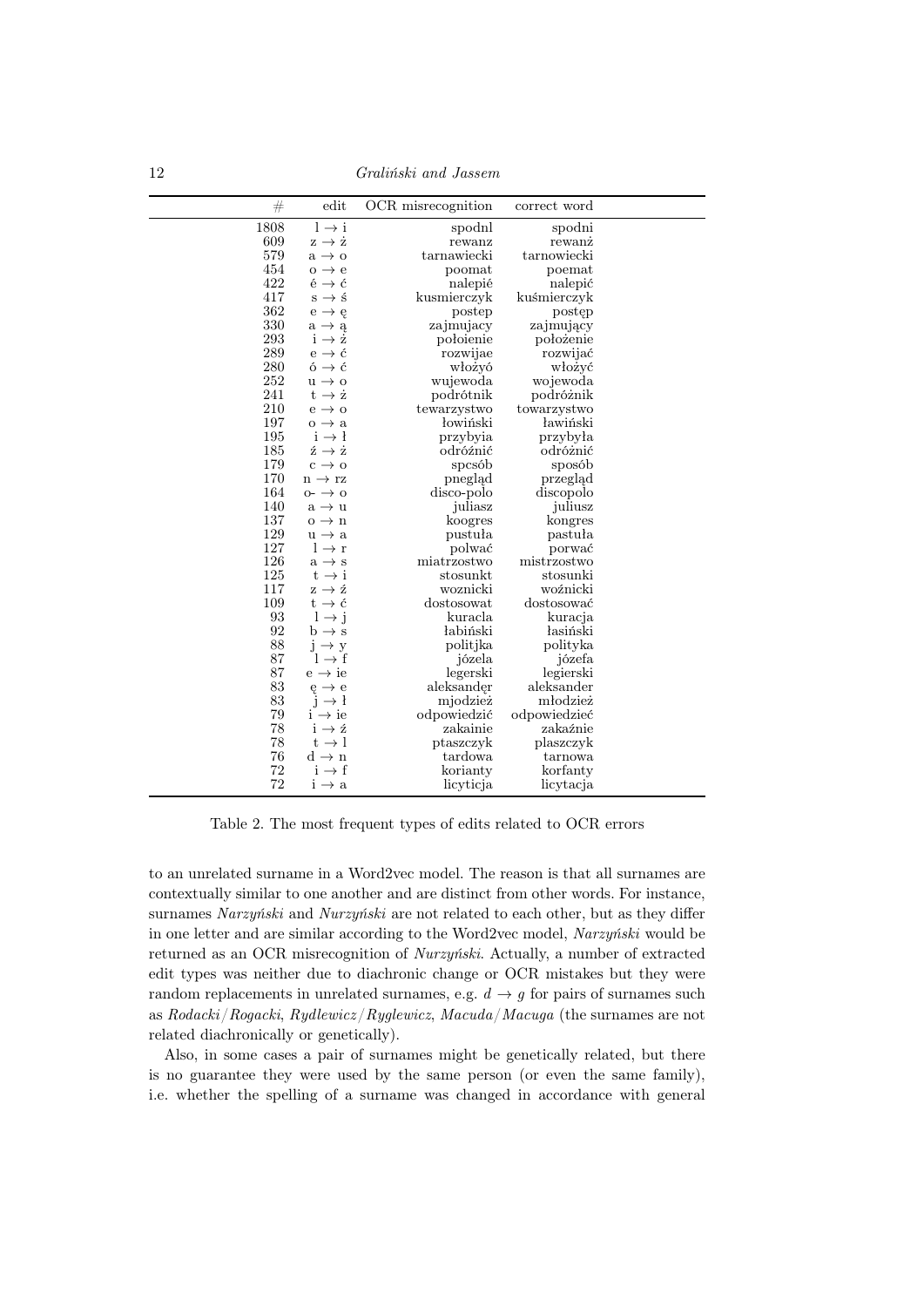changes in orthography and whether it should be normalised. Consider for instance surnames Finkelstein, Finkelsztain, Finkelsztajn, Finkelsztein, Finkelsztejn, all likely emerging from a common origin, possibly twisted between German, Polish, Russian and Yiddish and nowadays used as separate surnames (i.e. they should not be covered by diachronic spelling normalisation). What is more, outdated spelling rules have been petrified in some surnames, e.g. the modern surname Gieysztor (according to the 1936 spelling reform it should have been changed to Giejsztor ).

In order to avoid treating such forms as spelling variants or OCR mistakes, the words were also filtered out using an extensive list of nearly 400,000 Polish surnames.[3](#page-13-0) To be precise, a pair of words was removed if both words were found there (after the initial letters were upper-cased). The filter turned out to be too strict, as there was a significant number of valid spelling variants coinciding with rare surnames, e.g. *biórko* is more likely to be a diachronic variant of *biurko* (*desktop*) rather than an unusual surname Biórko lower-cased. That is why it was decided that the surnames coinciding (when lower-cased) with a word listed in the PoliMorf lexicon should be exempted from the filter.

#### 6 Mining sub-word diachronic variants

So far we have assumed that only the whole words are considered when mining for diachronic variants and the extracted diachronic variants are used via a simple dictionary look-up when diachronic normalisation is performed. This improves diachronic normalisation significantly, but some special cases are still left out (even for frequent edit types).

- 1. Inflected forms were covered, but not those derivatives which are not frequent enough to be taken into account by the procedure, e.g. the procedure returned spelling variants hypnotyczny, hypnotyzer, hypnotyzm, hypnotyzować, zahypnotyzować (as well as their inflected forms) for words, respectively, hipnotyczny (hypnotic), hipnotyzer (hypnotist), hipnotyzm (hypnotism), hipnotyzować (hypnotise), zahipnotyzować (hypnotise), but not odhypnotyzować (dehypnotise), hypnotyzerski (hypnotist's), posthypnotyczny (posthypnotic) (actually the variant hypnoza of the base word hipnoza (hypnosis) was not retrieved either, as the semantic distance between hipnoza and hypnoza was slightly below the threshold — probably due to the fact that hypnosis had different cultural contexts in the 19th and 20th century); the procedure is simply unable to learn that the substring hypno should be always modernised into hipno.
- <span id="page-13-0"></span>2. If the variant is "damaged" by an OCR error in some other part of the word (other than where spelling change occurred), the word would not be modernised by the procedure described so far. For instance, one might expect the word hypnotycznyoh (hypnotycznych in which the letter  $c$  was misrecognised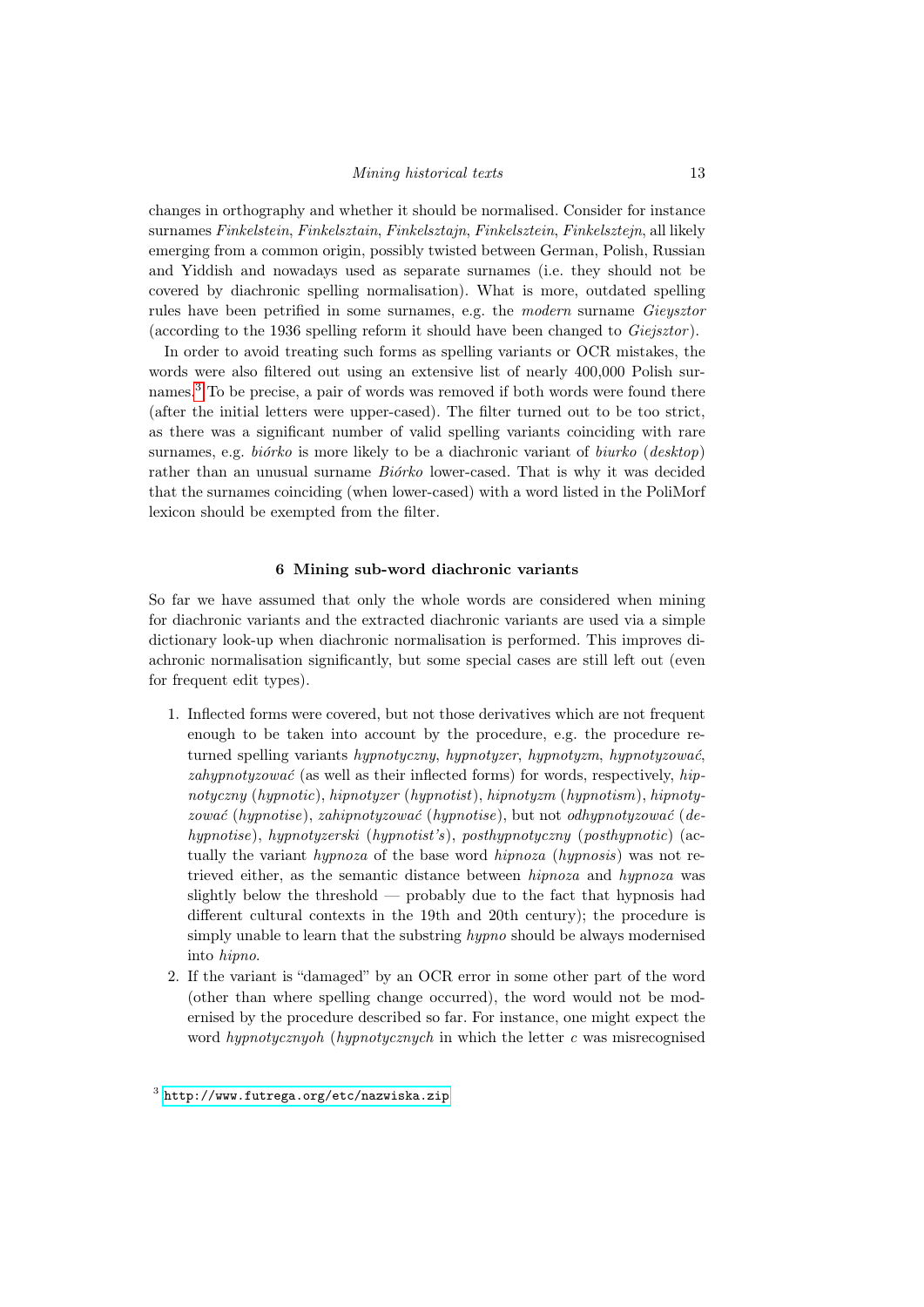as o) will be normalised to hipnotycznyoh, but this will not happen (unless the OCR post-correction is done first).

3. The procedure assumes that the modern form is listed in the (modern) lexicon of inflected forms. Unfortunately, this means that archaic words which would have undergone spelling change if they had been still in use will not be recovered.

In order to, at least partially, alleviate this issue, an attempt was made to find sub-word spelling variants, i.e. character n-grams which are distinctive enough to be safely substituted with their modern counterparts within any word. For instance, hypno could be substituted by hipno as no modern Polish word has the former prefix/infix.

Initial experiments suggested that, for texts with a high level of OCR noise, a rather conservative setup needs to be assumed (otherwise, OCR mistakes as well as foreign names and words would be spuriously modified), i.e. a character n-gram is accepted as a sub-word spelling variant if:

- it occurs in at least 3 diachronic spelling variants (e.g. as was mentioned, hypno occurred in 5 words mined),
- it consists of at least 5 characters,
- it does not occur in *any* word listed in the lexicon of modern inflected forms,
- $\bullet$  the edit does not consist in changing the letter *i* into some other letter (this was hard-coded as it turned out that  $i$  is quite often mistaken for some other letter, e.g.  $\dot{z}$  or  $\dot{l}$ , misrecognised by OCR),
- it does not contain any shorter sub-word spelling variant (this condition is just for technical reasons — to prune redundant sub-word units and speed up processing time).

The above set-up resulted in 654 sub-word spelling variants. When sub-word spelling variants were applied, there was an improvement, albeit small, in the test results (the parameters of the mining procedure were tuned on a separate development set). (The improvement would likely be more pronounced on data without OCR noise.) Interesting and significant patterns were extracted, for instance the diachronic change  $burgs \rightarrow burs$  was identified (exemplified by adjectives referring to cities, e.g. hamburgski  $\rightarrow$  hamburski, petersburgski  $\rightarrow$  petersburski).

As an interesting by-product of work on sub-word diachronic variants, a number of misspelled words were identified in the PoliMorf lexicon: hypnotyzerka, should be hipnotyzerka (female hypnotist), hyperbola, should be hiperbola (hyperbole), hypertekst, should be hipertekst (hypertext). Actually, the mistakes were made in the Pol-ish lexicon for Hunspell<sup>[4](#page-14-0)</sup> spell-checker and then carried over to PoliMorf [\(Woliński](#page-18-6)  $et$  al. 2012) and PoliMorfologik<sup>[5](#page-14-1)</sup> lexicons of Polish inflected forms.

<span id="page-14-0"></span><sup>4</sup> <https://hunspell.github.io/>, retrieved 1 December 2018

<span id="page-14-1"></span><sup>5</sup> <https://github.com/morfologik/polimorfologik>, retrieved 1 December 2018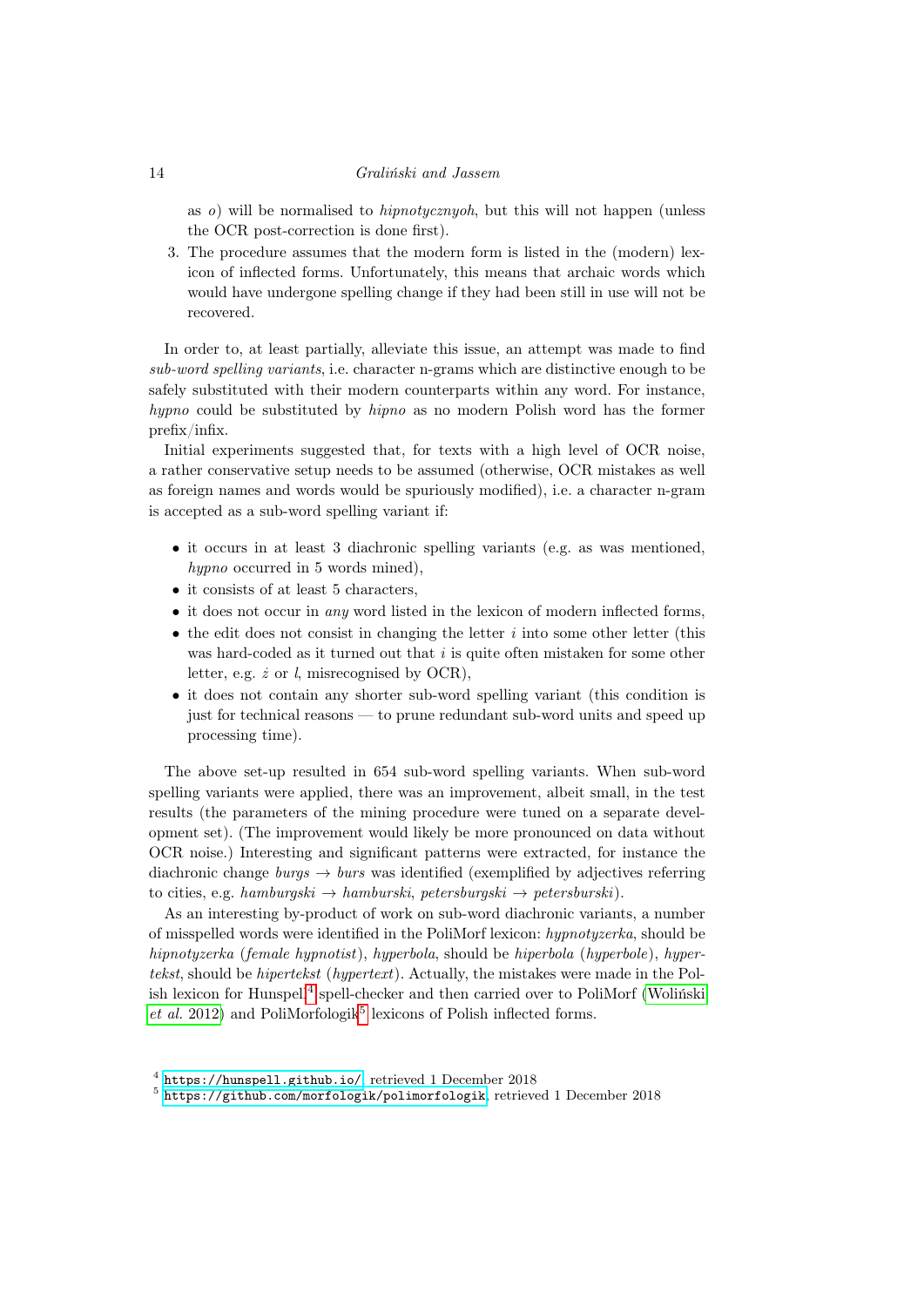#### 7 Mining specific diachronic spelling variants

The methods described so far are capable of extracting only restricted types of diachronic variants:

- the variant must represent a frequent edit type (i.e. it must be a rather regular spelling change); consequently, idiosyncratic spelling changes, exemplified by just a few words (or even by just one) will not be covered (note that they may actually be frequent words);
- only base form (lemma) is considered; the inflected forms of an old spelling variant are automatically generated, but if a spelling change is visible only in an inflected form (but not in the lemma), the variant will not be extracted.

In order to find atypical diachronic variants of frequent words (including inflected forms), another round of text mining was carried out:

- 1. The whole text corpus was reprocessed using the diachronic normalisation procedure with the words and character n-grams mined so far and OCR postcorrection was done using the list of OCR mistakes extracted as described in Section [5.](#page-10-0)
- 2. A new Word2vec model was generated using cleaner textual data. This new model could be expected to be more reliable. What is more, some words might start to appear when their old variants or OCR misrecognitions are cleaned up (as they might exceed the threshold for the number of occurrences set when generating the Word2vec model).
- 3. Again we looked for pairs of words close both in terms of Levenshtein distance (i.e. its written form) and Word2vec similarity (i.e. semantic similarity) for which one word is confirmed by the modern lexicon of inflected forms and another word  $\overline{\phantom{a}}$  is not. This time, however, we are only looking at words in isolation, not edit types. Furthermore, we do not require words be in base forms and no lower limit for word lengths is used.
- 4. Words (the ones written with a non-standard spelling) are sorted by their frequency and then they are manually checked starting from the most frequent ones and are tagged as being a diachronic spelling variant, an OCR mistake or as a coincidental pair.

The top 4,000 pairs were checked manually, out of which 94 were classified as diachronic variants (and almost all the rest were OCR mistakes). Most of them were generated by the  $i \to j$  and  $\acute{e} \to e$  transformations, but there were some unique variants discovered, not obvious for a modern Polish native speaker, e.g.:  $Rossja \rightarrow Rosja (Russia), twoje \rightarrow twoja$  (the feminine accusative of twój (your)),  $\cos \rightarrow \cos$  (something), armija  $\rightarrow$  armia (army), bużet  $\rightarrow$  budżet (budget).

#### 8 Manual evaluation of diachronic variants

In order to assess the quality of diachronic variants obtained with all the procedures described herein, a random sample of 500 spelling variants (including the inflected and upper-cased forms) was manually inspected: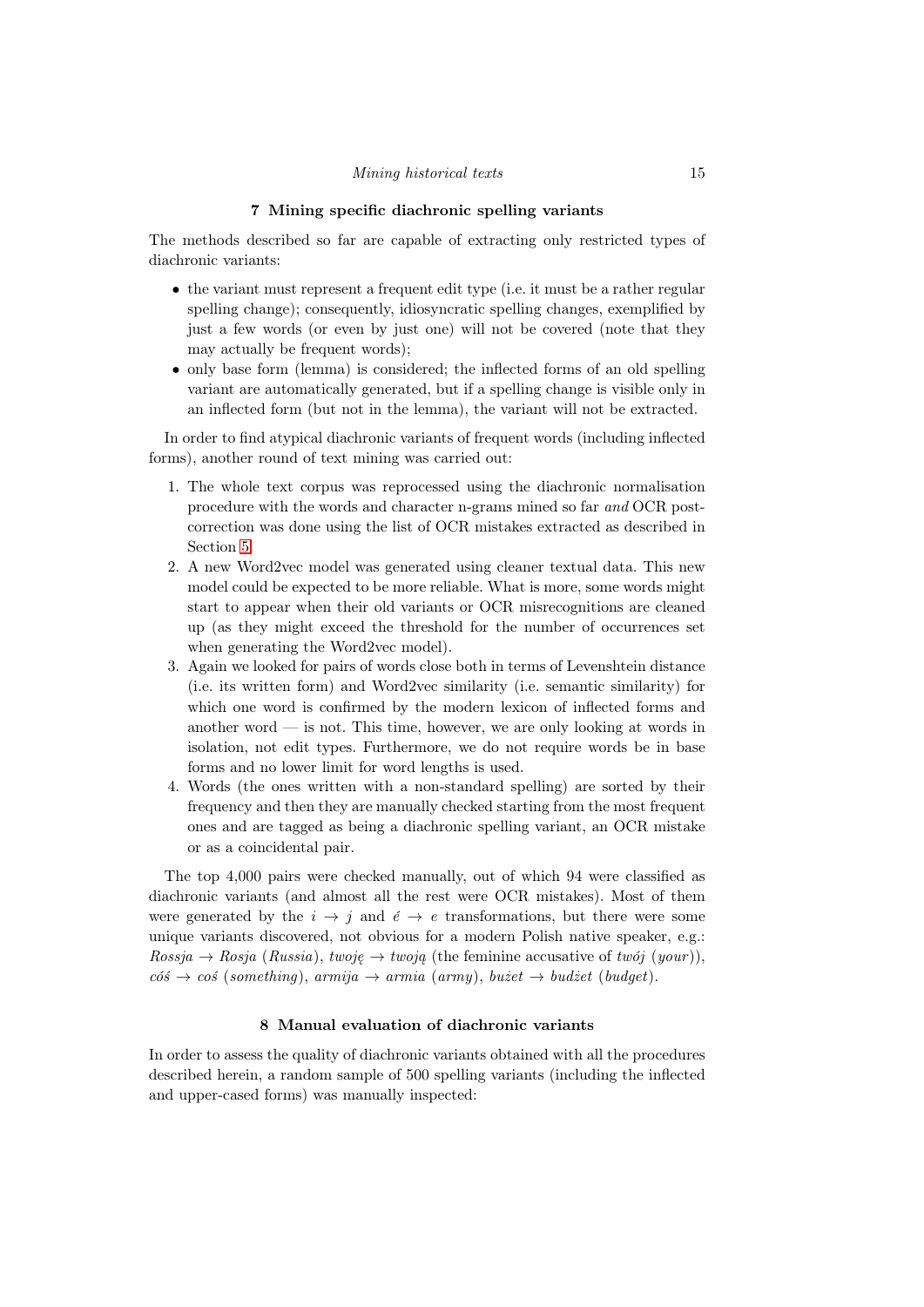- it was checked whether the word is really a diachronic spelling variant (not an OCR error; scans of historical publications were consulted manually if needed);
- if this was the case, the word was tested against the morphological analyser created for Polish texts from the years 1830–1913 by Derwojedowa et al. (2014), see <http://sgjp.pl/morfeusz/demo-f19>.

It turned out that 434 (86.8%) words were real diachronic spelling variants, out of which only 109  $(26.1\%)$  $(26.1\%)$  $(26.1\%)$  were recognised by the morphological analyser.<sup>6</sup> (The correctness of the analysis was not checked, only the fact that a tag other than ign, meaning an unknown word, was returned; the 16 words with hyphens were not counted here, as the analyser treats such words as compounds.) This means that the inexpensive semi-automatic procedure described here was able to yield a significant number of forms that were not recovered with methods used by Derwojedowa et al. A sample of such words is given in Table [3.](#page-17-0) Some of them are rather theoretical, e.g.  $dy$ ferencyo  $\rightarrow dy$ ferencjo, the vocative form of dyferencya  $\rightarrow dy$ ferencja (difference), but the base form dyferencya is not recognised by the analyser, anyway. On the other hand, some spelling variants might be older than the lower bound for the time range assumed in the project under which the analyser was developed (1830) though not much older as there are not many texts earlier than late 18th century in the Odkrywka corpus, on which the Word2vec model was trained.

#### 9 Comparison and evaluation against related work

Applying diachronic spelling variants for the improvement of a text modernisation tool was implemented in the VARD tool [\(Rayson](#page-18-8) et al. 2005). There, a manually collected lexicon of variant pairs served to modernise texts from Early Modern English. Jurish (2010), in turn, applied probabilistic methods for "canonicalisation" of German words, taking into account their context (without, however, Word2veclike embeddings). Gotscharek et al. (2011) designed a lexicon for historical German texts, by comparing vocabulary from historical German. Bollman et al. (2011) extracted context-dependent rules for the modernisation of Early German texts. Their approach resulted in a satisfying accuracy (91%) when run on the text the rules were trained on (i.e. Luther Bible). Much lower performance was reported when the tool was applied to a different text collection originating from the same period  $(ca 42\%).$ 

It is believed that simple accuracy is not the right choice of an evaluation metric for diachronic normalisation [\(Jassem](#page-18-9) et al. 2017), as the evaluation of text normalisation, in which most of the input text is expected to remain unchanged, should be based on precision and recall – expected changes should be rewarded, unwanted modifications should be penalised and copied input symbols should not affect the score. The metric introduced by Jassem et al. (2017), CharMatch, is loosely based

<span id="page-16-0"></span><sup>6</sup> The on-line version of the analyser available on April, 26th, 2018 was used.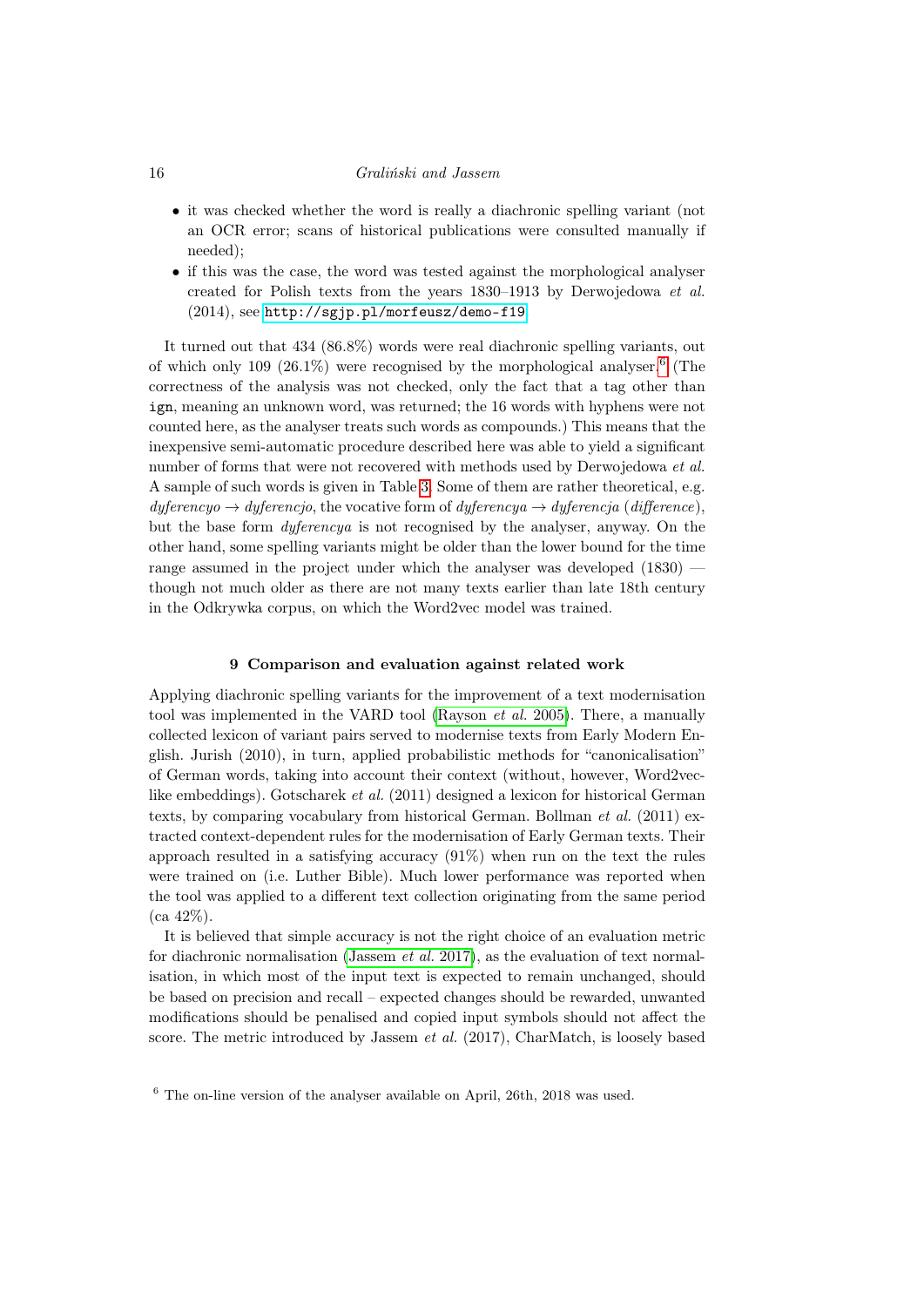| old spelling                        | new spelling      |
|-------------------------------------|-------------------|
| bigoterjom                          | bigoteriom        |
| $dy$ ferencyo                       | $dy$ ferencjo     |
| Dyluwjalnymi                        | Dyluwial nymi     |
| Dyzlokacyom                         | Dyslokacjom       |
| Felixa                              | Feliksa           |
| hjacynt                             | hiacynt           |
| i <sub>atmu</sub> z <sub>nami</sub> | jałmużnami        |
| imperjality can ej                  | imperialistycznej |
| komercyalni                         | komercjalni       |
| Kurjalnemu                          | Kurialnemu        |
| Legjonową                           | Legionowa         |
| Mahmut                              | Mahmud            |
| Muzykologja                         | Muzykologia       |
| Oblegaiącego                        | Oblegającego      |
| przyzwyczaiasz                      | przyzwyczajasz    |
| sanitaryus zka                      | sanitariuszka     |
| $s$ enzac $y$ ami                   | sensacjami        |
| Supplikowali                        | Suplikowali       |
| terjerów                            | terierów          |
| territorium                         | terytorium        |

<span id="page-17-0"></span>Table 3. A sample of old spelling variants not recognised by the morphological analyser

on MaxMatch [\(Dahlmeier and Ng 2012\)](#page-18-10), adapted for character edits (rather than word edits) and follows such assumptions.

A solution prepared earlier, based on hand-crafted rules and lexicons [{b73859}](http://gonito.net/q/b73859e9d68ee20d923a426c1c003b399e1cc5a0)[7](#page-17-1) yielded CharMatch = 0.4656 on a test set of 150 historical texts (each composed of 500 words). (The test set is available at <git://gonito.net/challenge/dia-norm> and was prepared along the lines described in [\(Jassem](#page-18-9) et al. 2017)). With all the data mined using methods described in this paper [{99db90}](http://gonito.net/q/99db90f5592ddda0f67a30bc00803e3203f2cc9b) the result rose to 0.6093.

#### 10 Conclusions

The paper reports on experiments that aim at compiling a list of diachronic spelling variants for Polish texts. As compared to previous attempts carried out for English and German, our approach differs in two aspects: it does not require historical texts to be aligned to modern equivalents (which results in much higher volume of the corpus), and it applies Word2vec word embedding as the similarity criterion

<span id="page-17-1"></span><sup>7</sup> This is the reference code to a repository stored at Gonito.net. The repository may be also accessed by going to <http://gonito.net/q> and entering the code there.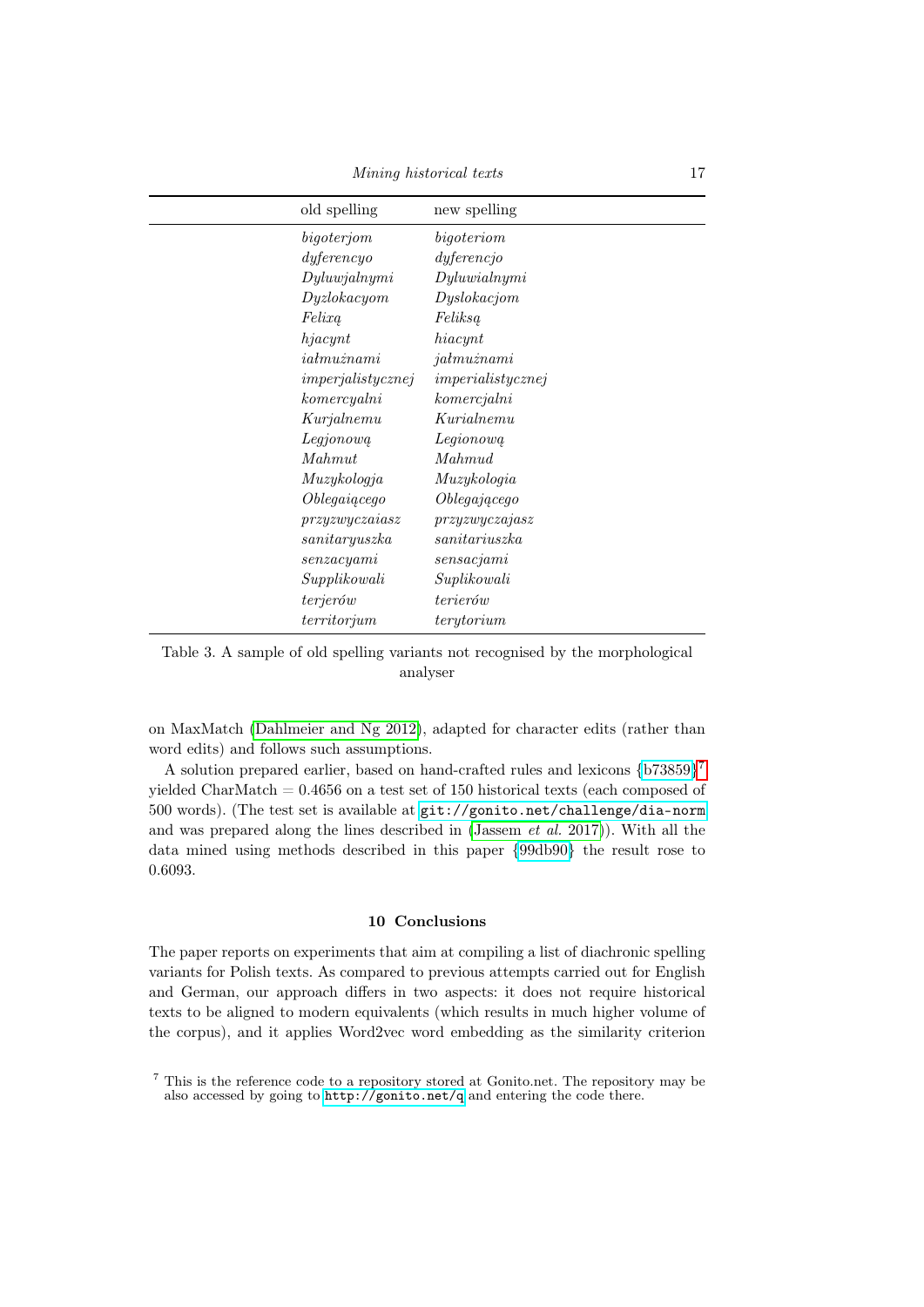for spelling variants. The results of experiments, i.e. the list of variant pairs and the set of context-dependent spelling rules derived from them, help significantly improve the text modernisation tool for the Polish language. We also show that similar methods may improve correction of OCR errors in digitised texts.

Not only can the methods described here improve processing historical texts, but can also give purely linguistic insights into the evolution of the Polish spelling system (or any other language the spelling of which underwent a significant change).

#### References

- <span id="page-18-2"></span>Bollmann, M., Petran, F. and Dipper, S. (2011) Rule-Based Normalization of Historical Texts. In Proceedings of the Workshop on Language Technologies for Digital Humanities and Cultural Heritage, pp. 34–42.
- <span id="page-18-10"></span>Dahlmeier, D. and Ng, H. T. (2012) Better Evaluation for Grammatical Error correction. In Proceedings of the 2012 Conference of the North American Chapter of the Association for Computational Linguistics: Human Language Technologies, pp. 568–572. Association for Computational Linguistics.
- Derwojedowa, M., Kieraś, W., Skowrońska, D. and Wołosz, R. (2014) Zasób leksykalny polszczyzny II poł. XIX wieku a możliwość automatycznej analizy morfologicznej tekstów z tego okresu. In Leksyka języków słowiańskich w badaniach synchronicznych i diachronicznych. Wydawnictwo Naukowe Uniwersytetu Mikołaja Kopernika, Toruń.
- <span id="page-18-4"></span>Fink, F., Schulz, K. U., and Springmann, U. (2017) Profiling of OCR'ed Historical Texts Revisited. In Proceedings of the 2nd International Conference on Digital Access to Textual Cultural Heritage. ACM. 2017, pp. 61–66.
- <span id="page-18-5"></span>Firth, J. R. (1957) A synopsis of linguistic theory 1930–1955. In Studies in Linguistic Analysis. Blackwell, Oxford, p. 11.
- Gotscharek, A., Reffle, U., Ringlstetter, Ch., Schulz, K. U. and Neumann, A. (2011) Towards information retrieval on historical document collections: the role of matching procedures and special lexica. International Journal on Document Analysis and Recognition (IJDAR),  $14(2):159-171$ .
- <span id="page-18-1"></span>Graliński, F. and Wierzchoń, P. (2018) Odkrywka, czyli leksykografia diachroniczna live Prace Filologiczne (in press).
- <span id="page-18-9"></span>Jassem, K., Graliński, F. and Obrębski, T. (2017) Pros and Cons of Normalizing Text with Thrax. In Proceedings of the 8th Language and Technology Conference, pp. 230-235.
- Jurish, B. (2010) More than words: using token context to improve canonicalization of historical German. Journal for Language Technology and Computational Linguistics, 25.1:23–39.
- Mikolov, T., Chen, K., Corrado, G. and Dean, J. (2013) Efficient estimation of word representations in vector space.  $CoRR$ , abs/1301.3781.
- <span id="page-18-0"></span>Piotrowski, M. (2012) Natural language processing for historical texts. Morgan & Claypool Publishers.
- <span id="page-18-8"></span>Rayson, P., Archer, D. and Smith, N. (2005) VARD versus Word: A comparison of the UCREL variant detector and modern spell checkers on English historical corpora. Proceedings of Corpus Linguistics 2005.
- <span id="page-18-3"></span>Reffle, U. and Ringlstetter, Ch. (2013) Unsupervised profiling of OCRed historical documents. Pattern Recognition, 46.5: 1346–1357.
- <span id="page-18-7"></span>Wierzchoń, P. (2010) Torując drogę teorii lingwochronologizacji. Investigationes Linguisticae XX:105–185.
- <span id="page-18-6"></span>Woliński, M., Miłkowski, M., Ogrodniczuk, M. Przepiórkowski, A. and Szałkiewicz, Ł. (2012) PoliMorf: a (not so) new open morphological dictionary for Polish. In Proceedings of the Eighth International Conference on Language Resources and Evaluation, LREC 2012, pp. 860–864, Istanbul, Turkey.